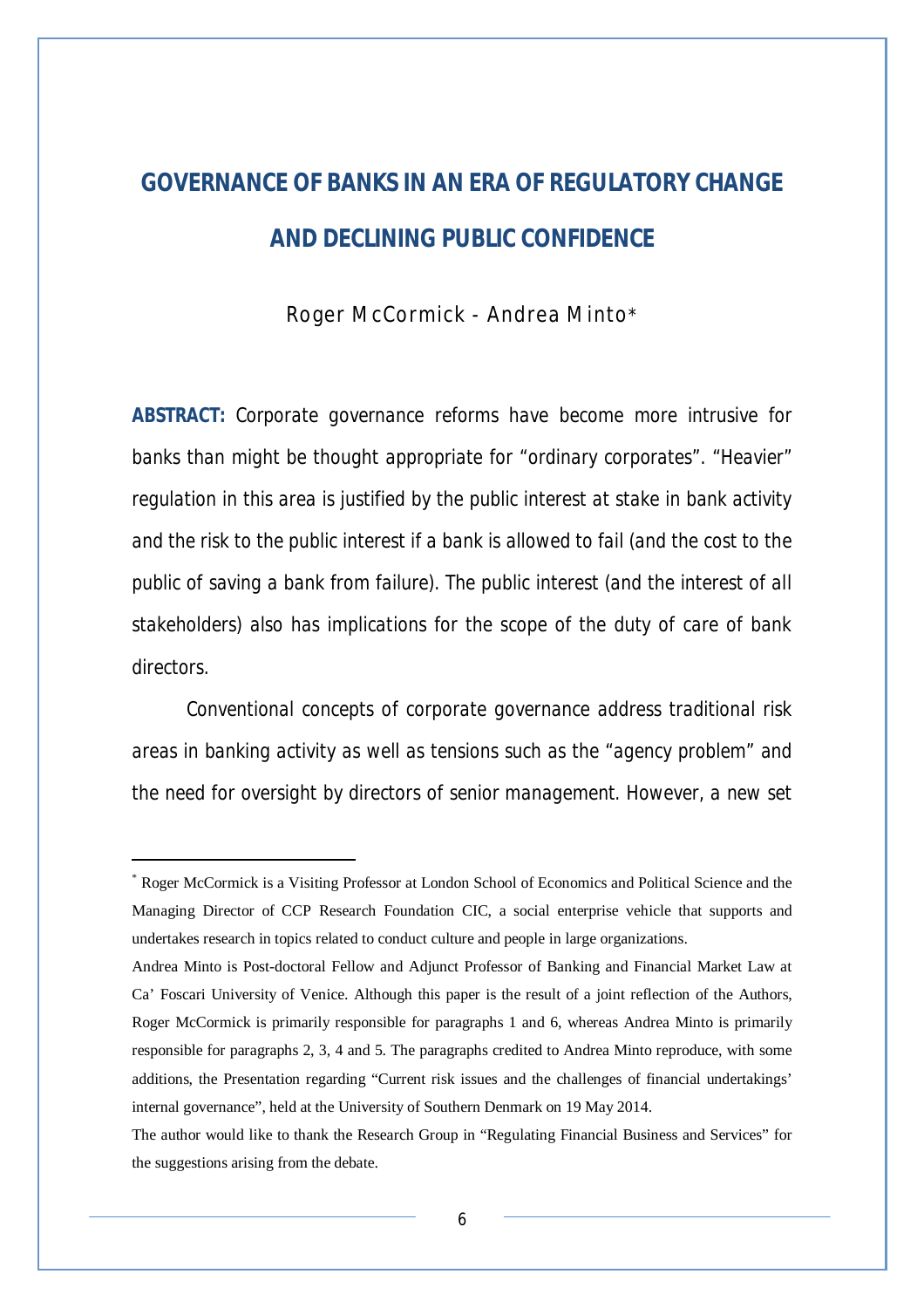*of issues related to public trust has been triggered by the LIBOR scandal and most banks, and many commentators, profess a desire to "restore public trust" and address acknowledged shortcomings in their approach to ethical questions*  and the soundness of their corporate culture. A related, but different, set of *challenges arises as a result.*

**SUMMARY:** 1. Introduction. – 2. The internal governance concept: an overview. – 3. Nature of the firm, risk management and agency issues: new strategies in regulating the governance of banks. – 4. The "organisational duty" and the upward trajectory of the directors' duty of care and diligence. – 5. Matching board composition to business risks. – 6. Concluding remarks.

1. Six years after the collapse of Lehmans and the onset of the worst financial crisis of the post-war era, there appears, still, to be an ongoing crisis of public trust in relation to how our banks are running. If we take the United Kingdom as an example, we have, in 2014, heard calls for banks to "professionalize" themselves<sup>1</sup>, for bankers to be required to swear solemn oaths as to their honesty and behaviour<sup>2</sup> and for businesses generally (but especially banks) to enter into a "covenant" with the communities they serve. It is fair to say that public confidence in banks remains low.

The idea for the "covenant" was put forward in August 2014 by Lord Digby Jones (former UK government minister and former Director-General of the Confederation of British Industry) when he asserted that " ....as we come

<sup>&</sup>lt;sup>1</sup> See the various publications of the UK's Banking Standards Review.

<sup>&</sup>lt;sup>2</sup> See the July 2014 publication, "*Virtuous Banking*" by the Res Publica "Think Tank".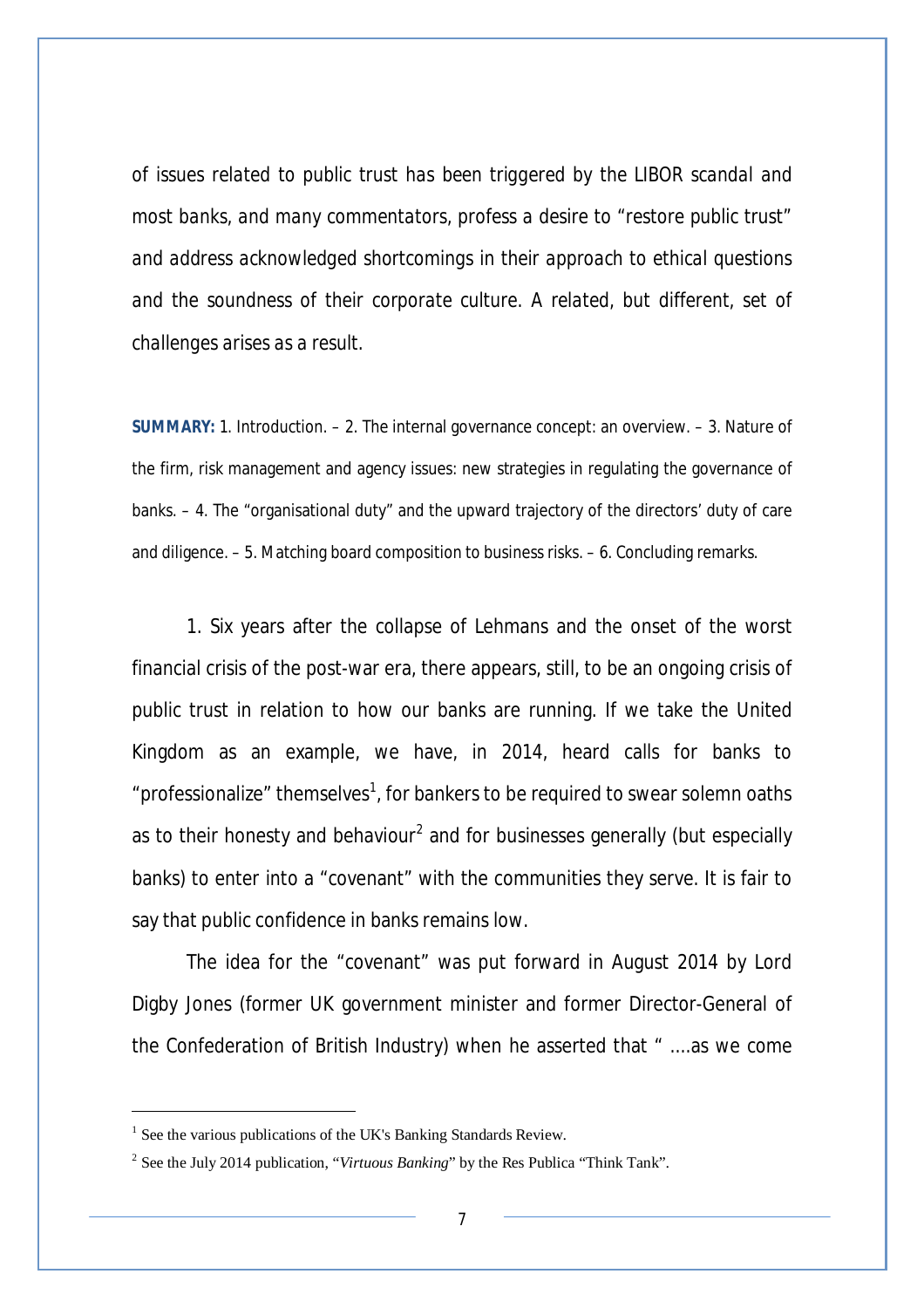out of one of the worst financial crises this country has ever experienced, trust in business is pretty much at rock bottom". Such sentiments have, in recent times, often been expressed in relation to the banking sector (but have also been heard in relation to the energy sector and various parts of the public sector (such as the police and health services)). The desire (and expressed need) to "restore public trust" has become something of a mantra, repeated with ever-increasing frequency in an expanding range of contexts. But where we hear the mantra most frequently is in the context of banking, from the mouths of bank CEOs and Chairmen. The Chairman of the UK bankers' trade organization, the British Banking Authority, said recently: "Restoring trust and confidence is the banking industry's number one priority".

This outbreak of "restore trust" chest-beating was triggered by the LIBOR scandal, which broke in the summer of 2012. That scandal has proved to be something of a watershed. Before it, the crisis had told us that bankers were by no means as smart as we had thought they were: their risk-taking was out of control to the point of recklessness. But after LIBOR we learnt something else. The industry was not only reckless in its habits, parts of it, perhaps large parts of it, had become downright dishonest. The "culture" had been corrupted. The scandal quickly led, in the UK, to the formation of the Parliamentary Commission on Banking Standards (which, ultimately, begat the Banking Standards Review, referred to above) which held a series of searching interviews with senior bankers and published various reports on the theme of ethics and morality in banking. The ethics/culture refrain has been widely taken

8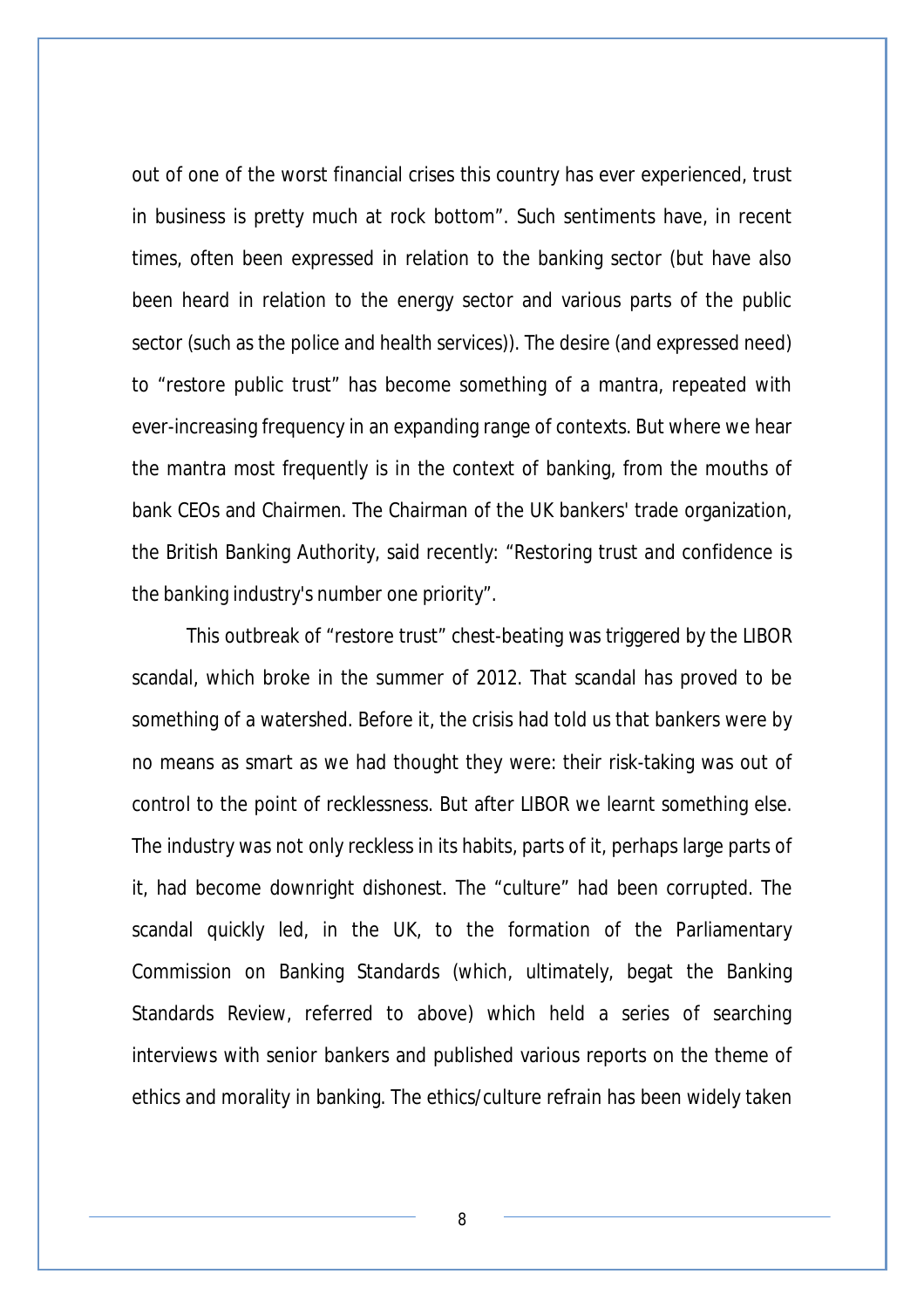up. But where does this leave the somewhat narrower, more technical, field of corporate governance?

On 12th September 2012, Sir David Walker (who in 2009 had authored a government-sponsored review of bank governance<sup>3</sup> and is currently the Chairman of Barclays) gave evidence to the Parliamentary Commission. He acknowledged that standards in banking were low (but also pointed out that there had been other times in recent history when they had been low). But one of the most telling remarks he made was, in referring to his bank governance review, that he was "struck" that he "did not talk much about culture or reputation" in that document. The biggest issues in 2009 had been (he said) concerned with the "survival of banks" and associated risk issues. Those issues (essentially concerned with financial stability) "overshadowed" the questions of culture and reputational risk that the LIBOR scandal had brought to the fore (which Sir David acknowledged were "very serious"). This, very simple but very telling, analysis by a senior, eminent banker of how public attention shifted, in 2012, from "classic" governance issues (i.e. focused mainly on risk management and responsibility for it) to the "morality/ethics/culture" agenda demonstrates very neatly an important aspect of the relationship between what we know as "corporate governance" and corporate culture. In the context of banking, it is no longer sufficient for policy makers to allow focus on the former (important though it is) to exclude attention to the latter, which presents related, but different, challenges. Whilst, in the context of banking, corporate governance may be more concerned with sound management of risks such as credit risk and

<sup>3</sup> See "*A review of corporate governance in UK banks and other financial entities*", November 2009.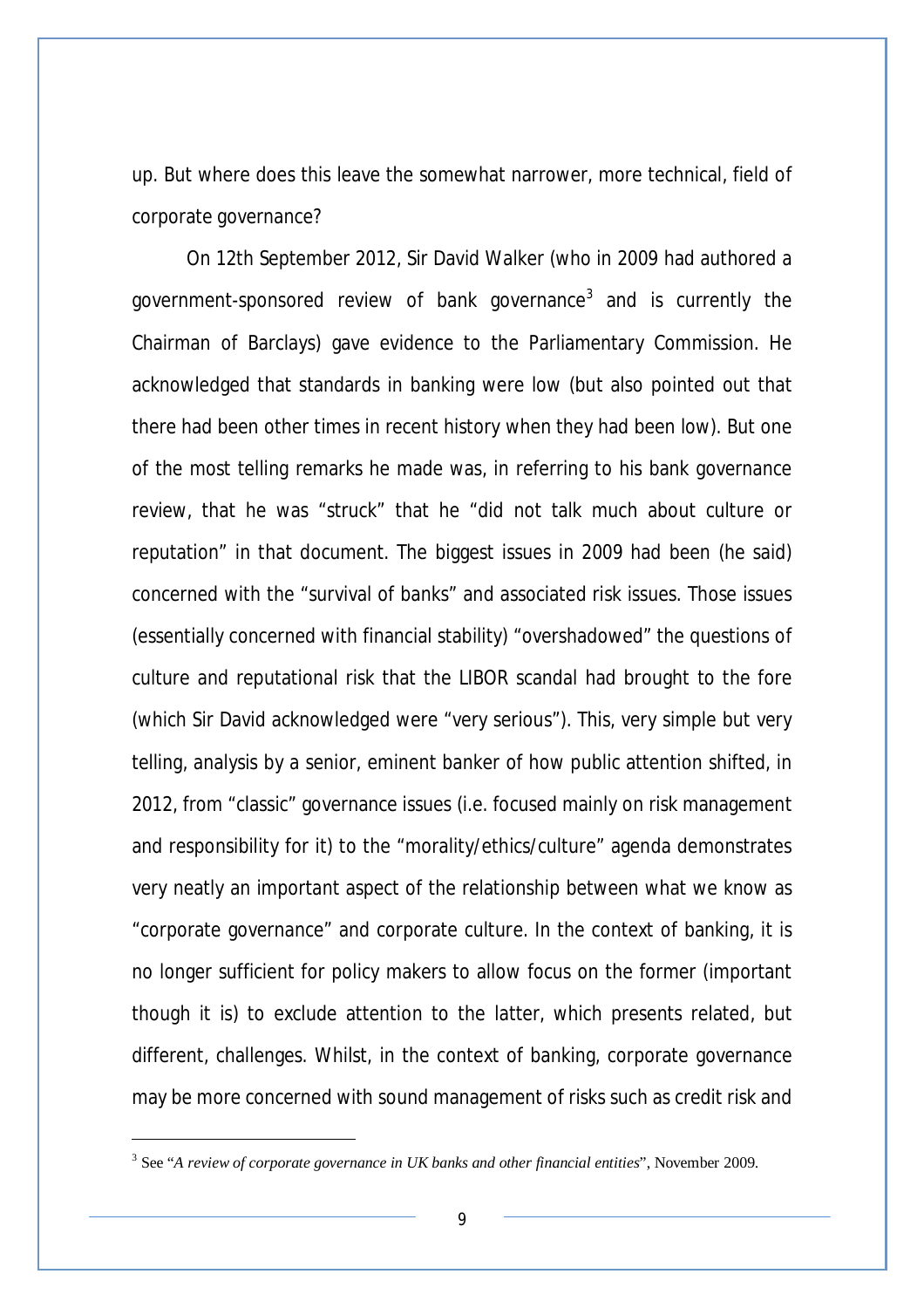other risks traditionally associated with market activity, corporate culture is more concerned with reputational risk and the bank's own sense of what is acceptable (and unacceptable) behaviour. The "crisis of trust", which is directly linked to corporate culture, relates, in simple terms, to how banks are run and, in particular, whether they are run honestly and respectably by people who feel they have some obligation to the society in which they operate that overrides the short-term desire to maximize profit.

Apart from the LIBOR scandal itself, it is worthwhile reflecting on some further examples of bad bank behaviour or culture that have led to the trust crisis. In his evidence to the Parliamentary Commission, Sir David referred to three "strands" that were relevant. The first was the widespread practice (fed by a "commission culture") of mis-selling financial products to consumers (notably, payment protection insurance). The second was the desire of many banks, in the pre-crisis "go-go" atmosphere, to increase market share regardless of price and risk considerations. Thirdly, the huge strides made in technological developments, with expectations of (for example) of rapid responses to complex issues and questions (and the attractions of making quick returns) tended to prioritize ingenuity over integrity. Of course, in the time that has elapsed since Sir David was giving his evidence we have learned of other actual or potential scandals with "LIBOR overtones" in relation to the foreign exchange market and other "benchmark" rates such as Euribor.

And so the "culture" declined. But culture is a tricky, and very vague concept. If banks are trying to restore the situation, it is important that we find ways of testing their success. Fine words alone are not enough. The Conduct

10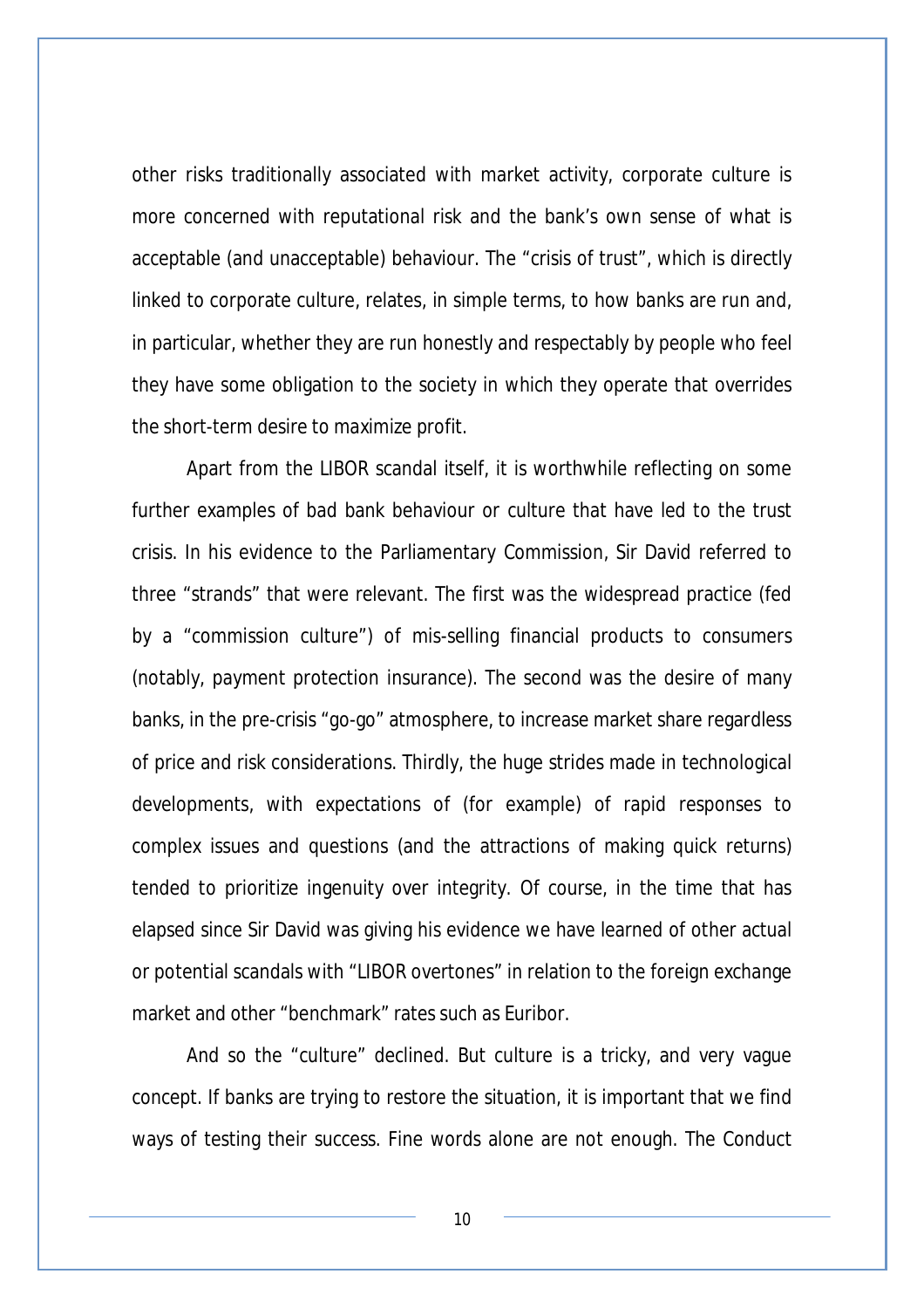Costs Project<sup>4</sup> offers one approach. If banks are successful in their efforts to improve their conduct, then the cost of poor conduct, as demonstrated by regulatory fines and compensation payments (for example) should start to go down. However, we cannot know if this is the case if we do not keep a log of such costs. That is what the Conduct Costs Project (amongst other things) seeks to do. The Project's findings for ten major international banks for the five year period ending 2013 showed an aggregate conduct cost total of just under £160bn. There is no reason to suppose that the figures for the period ending 2014 will show much improvement. That is a huge figure, so there is evidently some way to go. Banks understandably point out that many of these costs relate to what they now call "legacy issues" but it is perhaps a little too soon to be confident that they really are "legacy" and that the underlying problems have been solved. Other suggested approaches (seeking more "positive metrics") can be found in the Banking Standards Review Report. It remains to be seen whether or not any of these proposals will mature into something more "concrete".

The Conduct Costs Project has already had some influence. In August 2014, the European Banking Authority announced that it would, for the first

<sup>&</sup>lt;sup>4</sup> Formerly, the LSE Conduct Costs Project at blogs.lse.ac.uk. This project is now transferred to the CCP Research Foundation CIC. Apart from the totals, the project provides data on a bank-by bank basis and also breaks down the various "heads of problem" (e.g. mis-selling, AML issues, US sanctions problems etc.).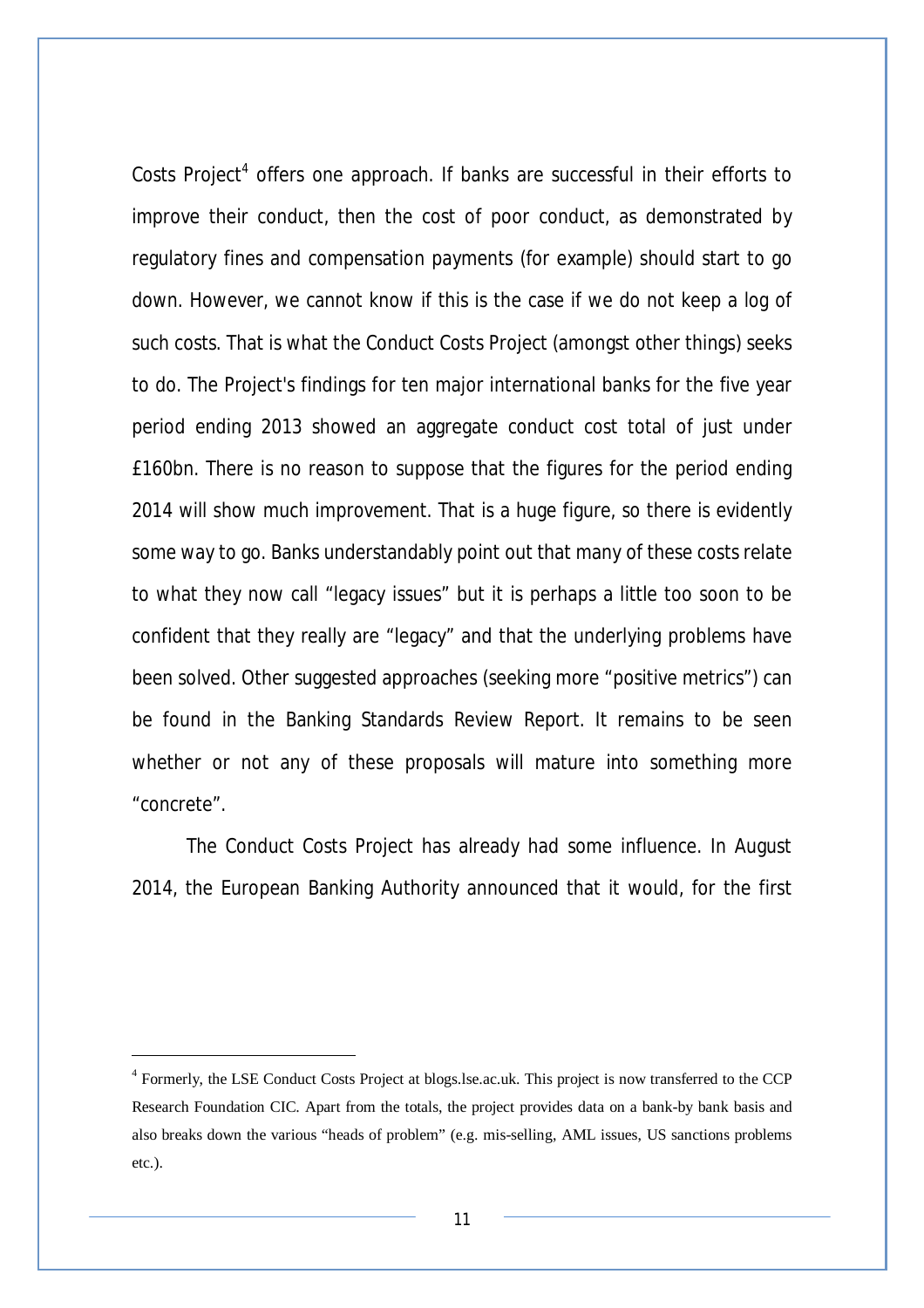time, be publishing bank conduct cost data when it published the results of its latest bank stress tests<sup>5</sup>.

If the "trust crisis" is easy enough to identify, finding a solution to it is rather more difficult. The Conduct Costs Project represents a civil society response. Each bank is developing its own response. There does not yet seem to be a cross-industry response but that may develop as the Banking Standards Review progresses its work. What seems to be clear, however, is that, as regards culture, we seem to have reached the limit of what conventional regulation can achieve. We can regulate for corporate governance, for the formation of organizational and reporting requirements and for appropriate risk management. (In short, we can regulate for adequate corporate governance). To regulate for "honest behaviour" and "better culture", however, would seem to be fatuous. A dishonest man will likely be dishonest whatever the law may say. What we can do is work more diligently on the "grey areas" that still exist as to what is or is not acceptable behaviour and we should, it is suggested, encourage banks to do this in consultation with each other on a cross-industry basis.

Although the trust crisis currently preoccupies banks and industry commentators (at least in the UK), the reform process for "traditional" corporate governance rolls on, gathering momentum in the process. The realization that "banks are different" has given added impetus to the need for a

<sup>&</sup>lt;sup>5</sup> In June 2014, Roger McCormick (as Director of the Conduct Costs Project) had given the keynote speech (on the importance of conduct cost reporting and conduct risk management) at the Consumer Protection Day organised in London by the European Banking Authority and other European Supervisory Agencies.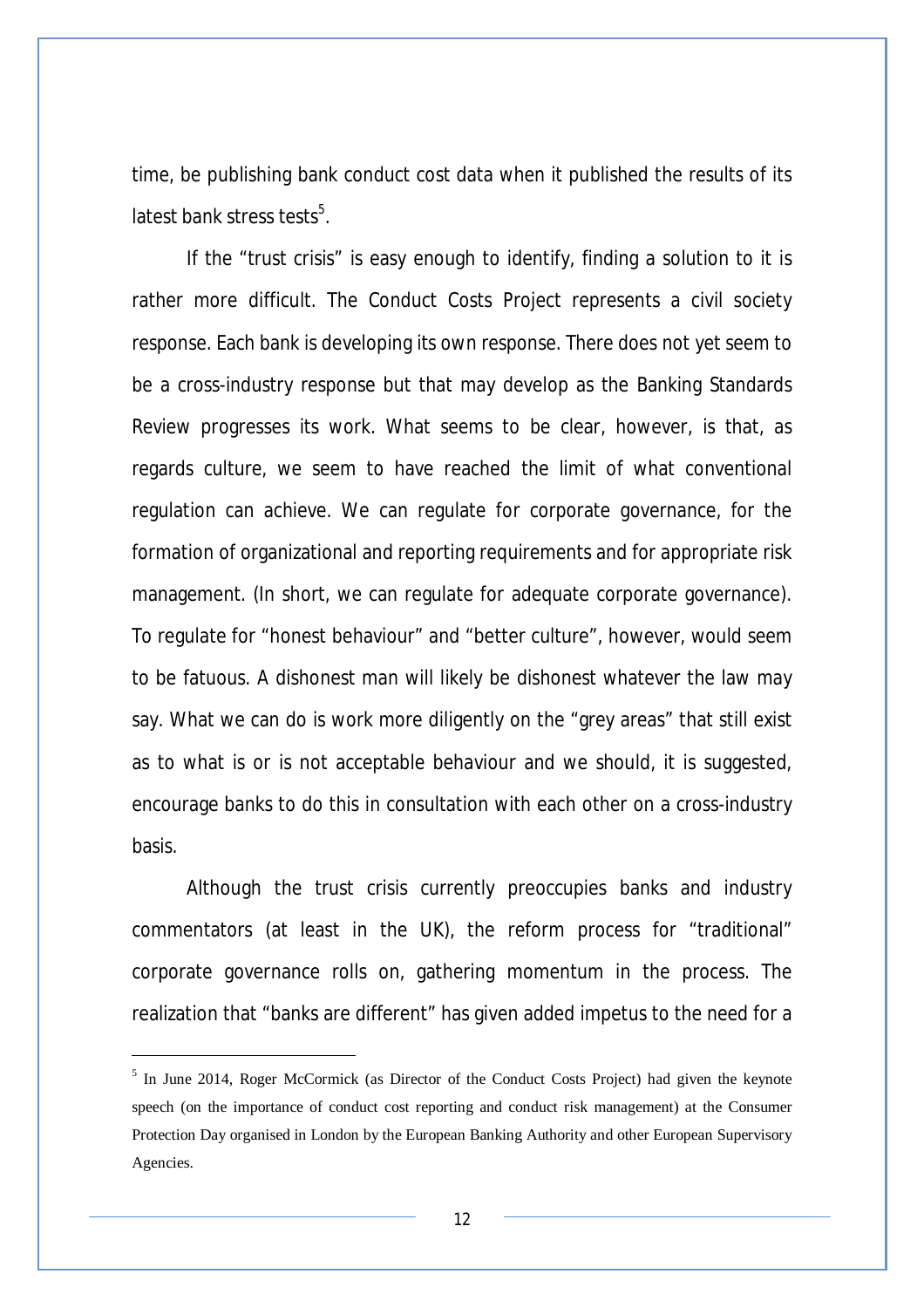fresh look at what sound corporate governance means in the context of banks and an assessment of how, and to what extent, the rules that apply to ordinary corporates should be amended and amplified in the case of banks. The most important lesson we have learned from the Crisis is that when banks go wrong it is not only shareholders who may suffer. This justifies a much more rigorous approach to such rules as may apply ion the bank corporate governance area. The issues that such changes give rise to are considered in the sections that follow.

2. As described in the foregoing section, questions about the corporate governance of banks have become closely associated with issues related to "restoring public confidence" or "public trust"<sup>6</sup> . Indeed, the CEOs and Chairmen of many major banks have, particularly since the unfolding of the LIBOR scandal, reminded us at regular intervals that they see the restoration of public trust in their bank as a central part of their mission. The scandals that have emerged following the 2007-2008 Crisis have provoked much reflection on the role and degree of intervention by regulators, substantially shifting from what was perceived to be a "light-touch" towards a heavier approach<sup>7</sup>. Prominent items

<sup>6</sup> It is quite expressive the *incipit* of the EUROPEAN BANKING AUTHORITY, *Guidelines on Internal Governance*, September 2011: «Trust in the reliability of the banking system is crucial for its proper functioning and a prerequisite if it is to contribute to the economy as a whole. Consequently, effective internal governance arrangements are fundamental if institutions, individually, and the banking system, are to operate well». On the need of restoring the lost trust due to the mismanagement, see also the UK Banking Standard Review Report, May 2014.

<sup>7</sup> See WEBER - REY, *Effects of the Better Regulation Approach on European Company Law and Corporate Governance*, in *European Company and Financial Law Review*, 2007, pp. 393 - 394; DALLA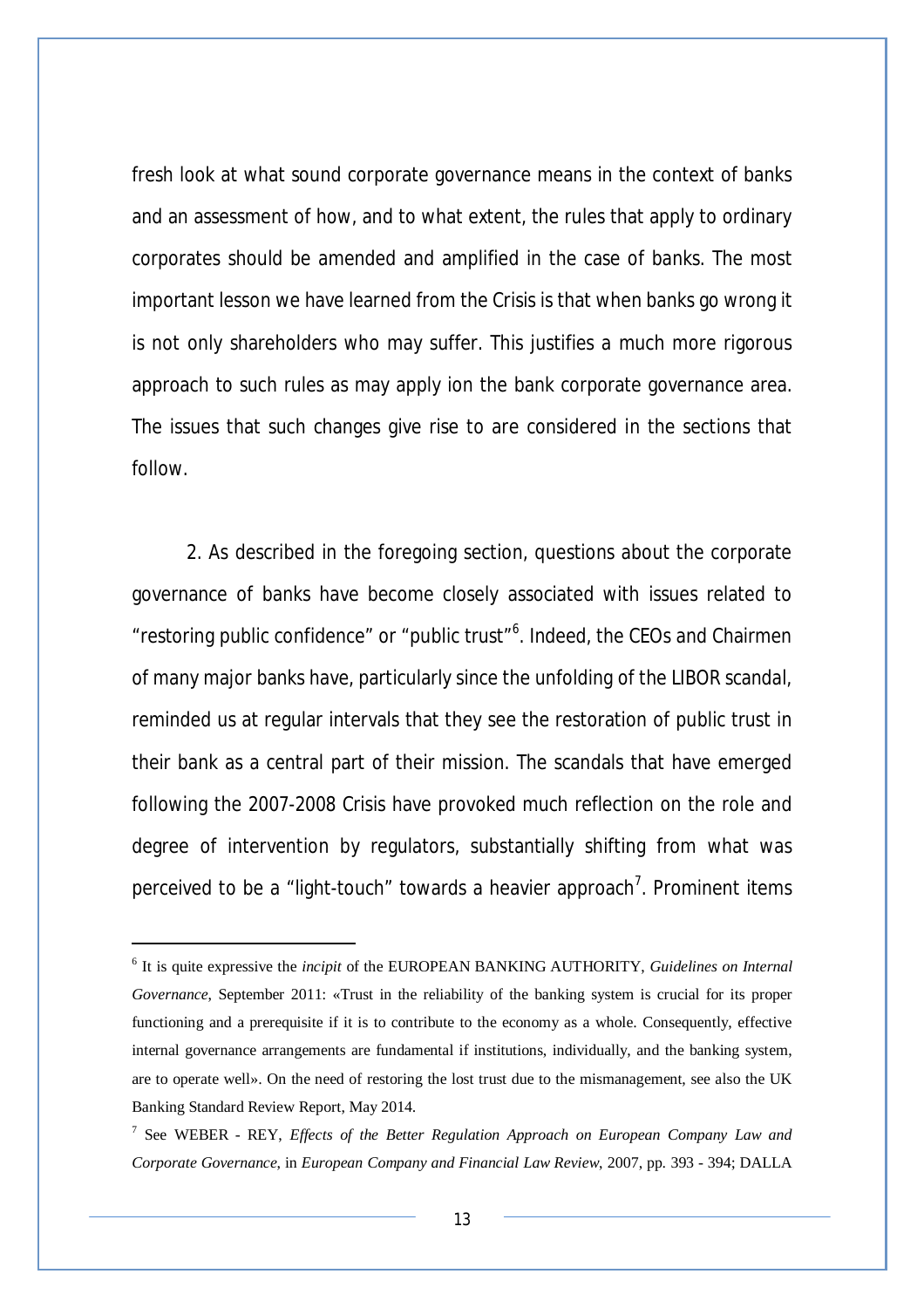on regulatory agendas are the improvement of both banks' corporate governance systems and the authorities' supervision of them.

Alongside changes to substantive laws and regulation, regulators and policy makers have been reconsidering what can and should be expected of "corporate governance" in the context of banking. There has been a realisation that traditional concepts and associated rules and organizational structures related to "corporate governance" and the classical "agency theory" underpinning the law relating to corporate management and responsibility to shareholders do not really deliver what society expects from financial institutions that depend on substantial direct and indirect support from the taxpayer and that, consequently, owe duties to stakeholders that would not generally apply in a non-financial context (i.e. to an "ordinary" corporate entity)<sup>8</sup>.

Redefining the boundaries of what "corporate governance" actually means in the context of banks involves not only a fresh look at its content, which has become blurred over time<sup>9</sup>. It also requires a review of the way a corporation is governed that re-examines the traditional agency scheme mostly focused on the tension between shareholders and management interests. The

 $\ddot{\phantom{a}}$ 

<sup>8</sup> Commenting the recent regulatory changes, it has also been proposed a modification to the corporate governance of system financial firms as to take into account their peculiarities. See ARMOUR - GORDON, *Systemic Harms and Shareholder Value*, in *ECGI Law Working Paper*, 2013, n. 222, p. 5; ROE, *Structural Corporate Degradation Due to Too-Big-Too-Fail Finance*, in *ECGI Law Working Paper*, 2014, n. 253.

9 See BELCREDI - ENRIQUES, *The European Corporate Governance Framework: Issues and Perspectives,* in *ECGI Law Working Paper*, 2013, n. 214.

PELLEGRINA - MASCIANDARO, *Good Bye Light Touch? Macroeconomic Resilience, Banking Regulation and Institution*, in *Journal of Risk Governance and Control*, vol.3, n. 1, 2013, p. 18.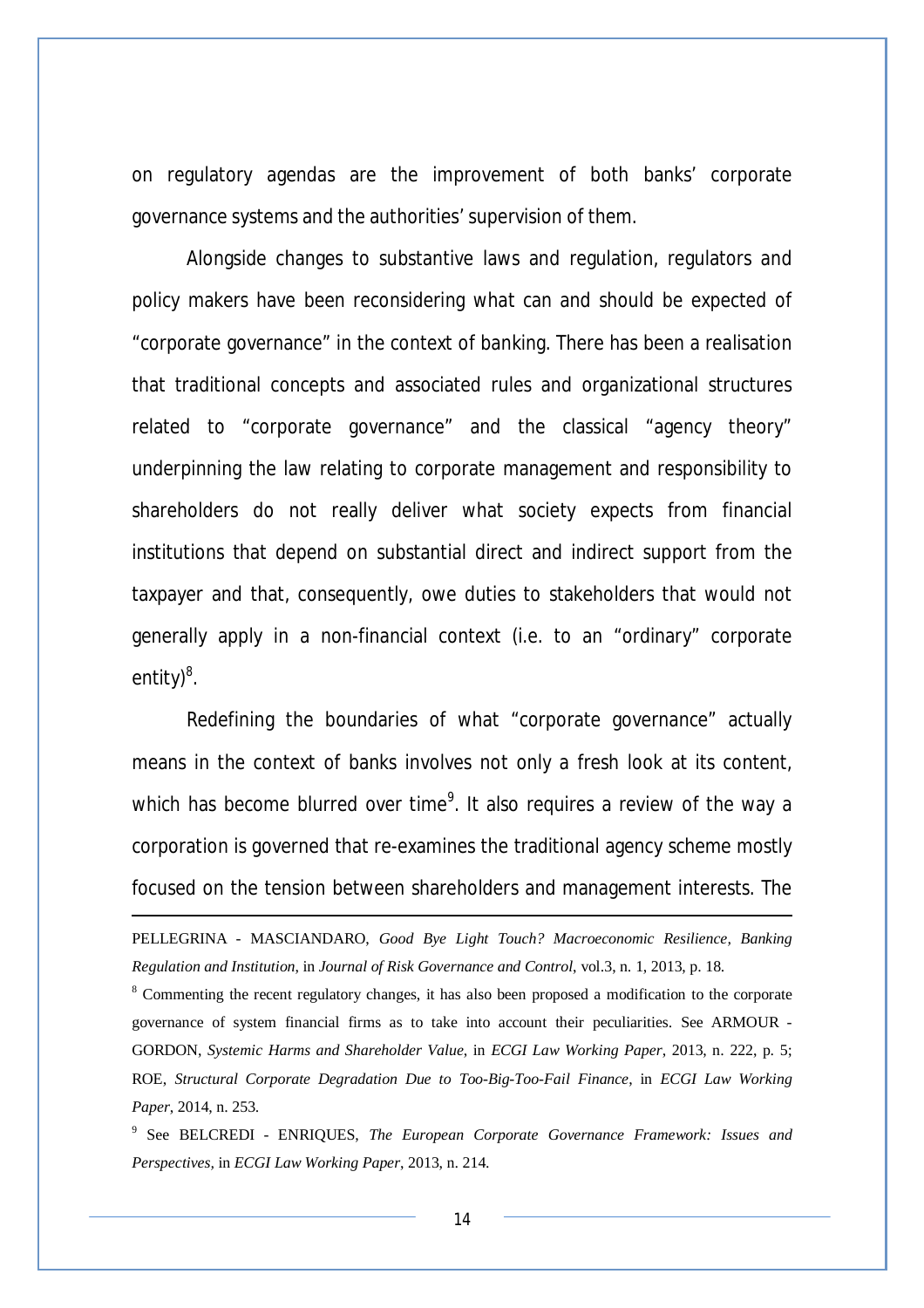legal strategies conceived in the pre-Crisis era to address the agency issues between shareholder interests and management no longer seem adequate as an effective and concrete response also to the issues that the Crisis has raised $^{\rm 10}$ .

Even though, in the aftermath of the Crisis, there have been controversial opinions about corporate governance issues<sup>11</sup>, there is much common ground that malfunctioning of the management body has been a key contributory factor to the problems that have been experienced.

The main weakness revealed by the bank collapses was the lack of oversight by the failed bank's management body (i.e. the board of directors), which did not properly perform either its management or its supervisory

 $\ddot{\phantom{a}}$ 

<sup>11</sup> See, *e.g*., AKHIGBE – MARTIN, *Influence of Disclosure and Governance on Risk of U.S. Financial Services Firms Following Sarbanes-Oxley*, in *Journal of Banking and Finance*, 2008, p. 2124; KIRKPATRICK, *The Corporate Governance Lessons from the Financial Crisis*, in *Financial Market Trends*, OECD, 2009, n. 1, p. 1; MÜLBERT - CITLAU, *The Uncertain Role of Banks' Corporate Governance in Systemic Risk Regulation,* in *ECGI Law Working Paper*, 2011, n. 179; PATHAN, *Strong boards, CEO power and bank risk-taking*, in *Journal of Banking and Finance*, 2009, p. 1340; BELTRATTI - STULTZ, *Why Did Some Banks Perform Better during the Credit Crisis? A Cross-Country Study of the Impact of Governance and Regulation*, in *ECGI Finance Working Paper*, 2009, n. 254; ERKENS – HUNG - MATOS, *Corporate Governance in the 2007–2008 Financial Crisis: Evidence from Financial Institutions Worldwide*, in *ECGI Finance Working Paper*, 2009, n. 249; CLAESSENS – DELL'ARICCIA – IGAN - LAEVEN, *Lessons and Policy Implications from the Global Financial Crisis*, IMF Working Paper, 2010, n. 44; AHRENS – SCHWEICKERT - ZENKER, *Varieties of capitalism, governance and government spending: A cross-section analysis*, in *Kiel Working Papers*, 2011, n. 1726; BERGER – IMBIEROWICZ - RAUCH, *The role of corporate governance in bank failures during the recent financial crisis*, in *European Banking Center Discussion Paper*, 2012, n. 23; BECHT – BOLTON – RӦELL, *Why bank governance is different?*, in *Oxford Review of Economic Policy*, 2012, p. 437; HOPT, *Corporate governance of Banks and Other Financial Institutions After the Financial Crisis*, in *Journal of Corporate Law Studies*, 2013, p. 219.

<sup>&</sup>lt;sup>10</sup> As regard the increasing attention on organizational mechanisms that were often ignored by the corporate governance models, see MCCAHERY - VERMEULEN, *Understanding the Board of Directors after the Financial Crisis*, in *ECGI Law Working Paper*, 2013, n. 229, p. 11.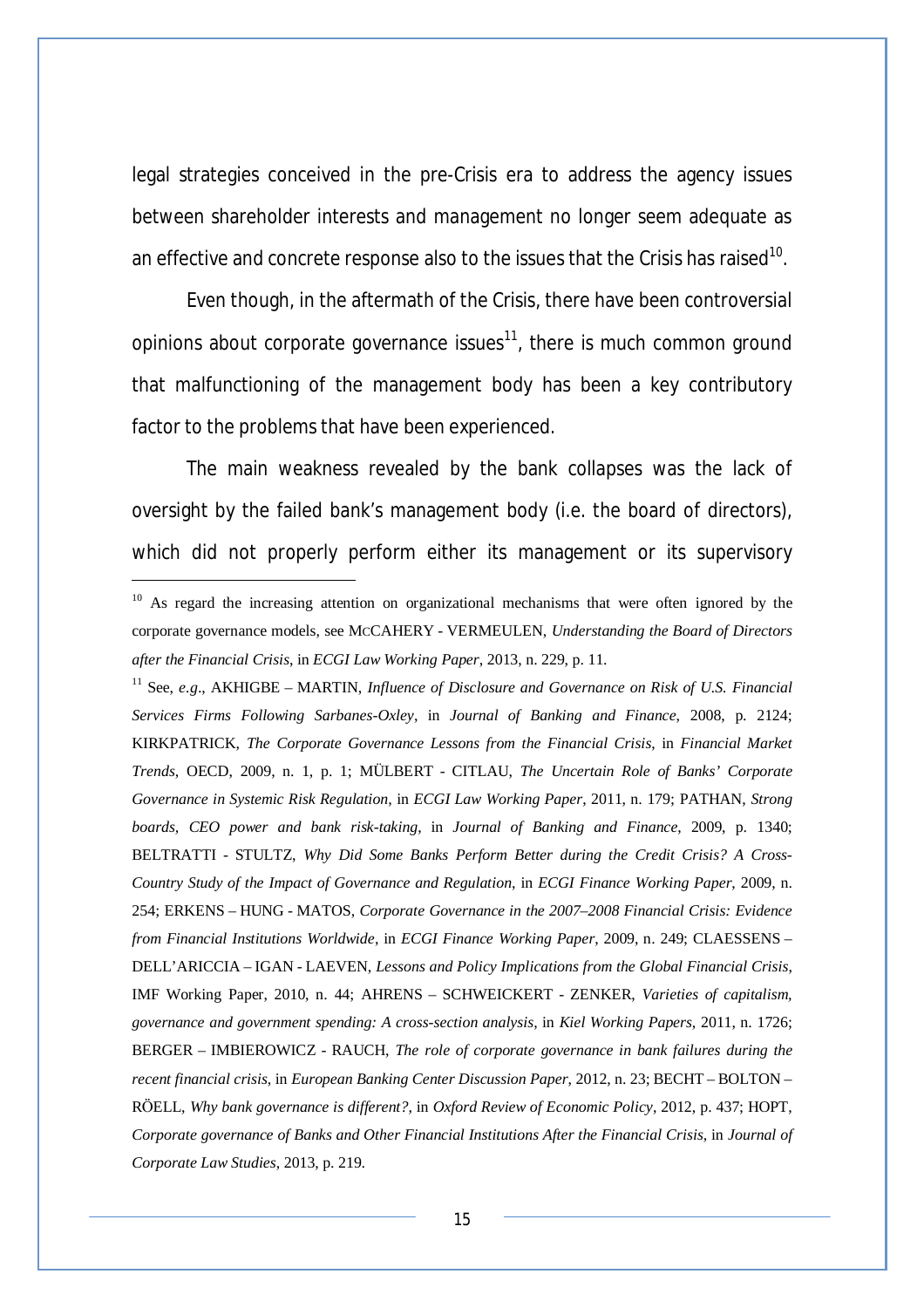function<sup>12</sup>. The failure of bank boards to supervise the business appropriately was largely due to difficulties at senior level in grasping the complexity of the business and the risks involved, and the related failure to identify and constrain excessive risk-taking<sup>13</sup>. The need to identify, and keep to, a predetermined threshold of risk tolerance (or "appetite") is at the heart of the decision-making process and to the relationship between the board of directors and senior executives<sup>14</sup>. The resulting allocation of powers entails the separation of tasks between senior management and the board of directors: the execution of business decisions is the province of the former, while the determination of the strategic plans and the monitoring of management performance in the context of those strategies, is the province of the latter $^{15}$ .

<sup>&</sup>lt;sup>12</sup> We refer interchangeably to the supervisory function and to the monitoring one, even if the former is actually broader than the latter as it oversees the management function and provides advice to it. Its oversight role consists in providing constructive challenge when developing the strategy of an institution; monitoring of the performance of the management function and the realization of agreed goals and objectives; and ensuring the integrity of the financial information and effective risk management and internal controls (see the definition provided by the European Banking Authority, *Guidelines on Internal Governance*, London, September 2011).

<sup>13</sup> Focusing on the risk management role of the board of directors WYMEERSCH, *Risk in Financial Institutions – is it managed?*, in *FLI Working Paper*, 2012, n. 4.

<sup>&</sup>lt;sup>14</sup> See ADAMS – HERMALIN - WEISBACH, *The role of board of directors in corporate governance: a conceptual framework and survey*, in *Journal of Economic Literature*, 2010, 48, pp. 58 ff.

<sup>&</sup>lt;sup>15</sup> Obviously, the separation of powers and tasks strictly depends on whether the company has adopted the one-tier or two-tier board structure: for an overview, see WILLIAMSON, *Corporate Board of Directors: in Theory and in Practice*, in *Journal of Law, Economics & Organization*, 2008, 24, pp. 247 ff.; ARMOUR – HANSMANN - KRAAKMAN, *What is Corporate Law?*, in KRAAKMAN et al. (eds.), *The Anatomy of Corporate Law. A comparative and Functional Approach*, Oxford University Press, 2009, pp. 12 ff.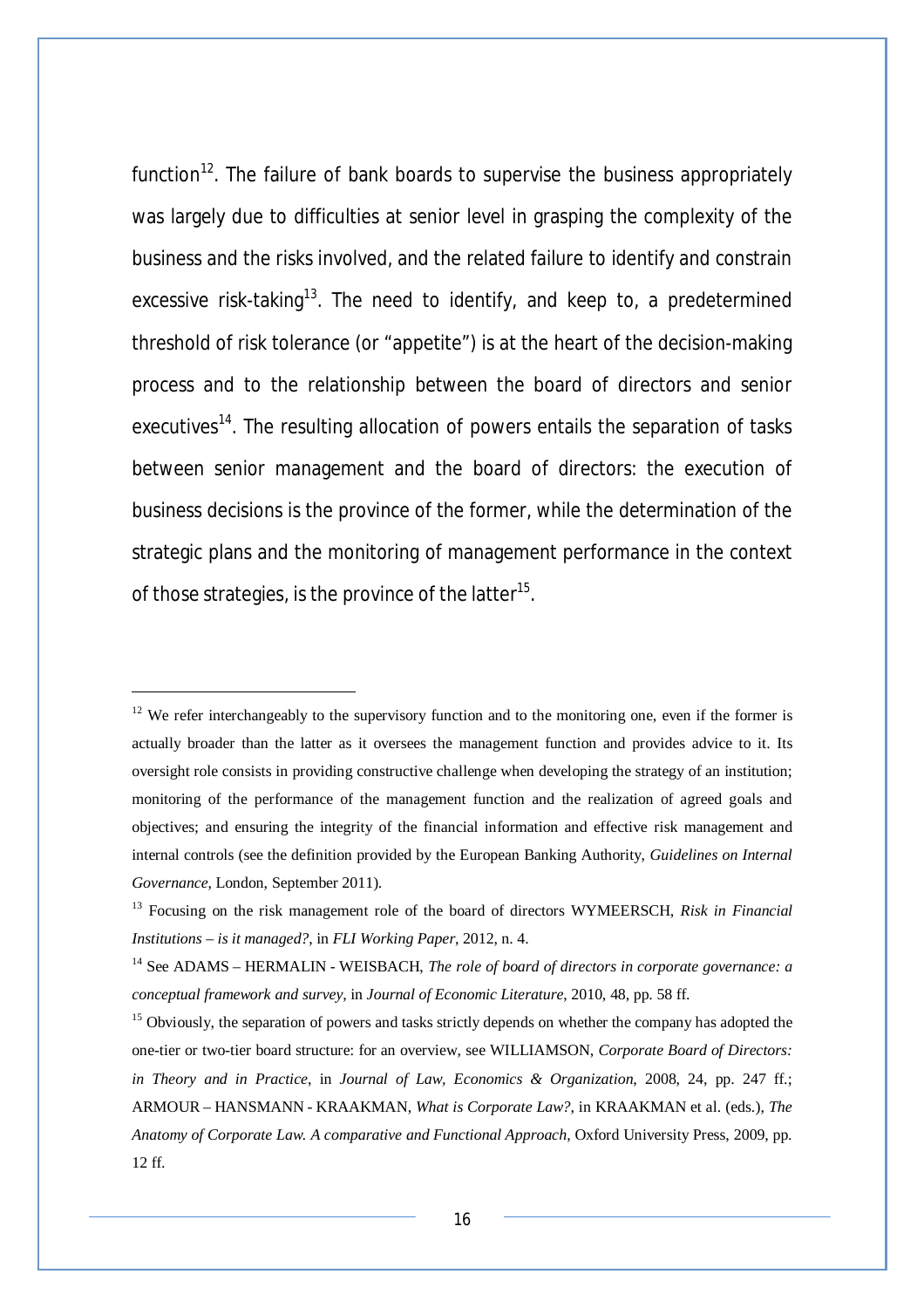Focusing on the monitoring function of the board of directors, various international bodies<sup>16</sup> have paid increasing attention to the concept of "internal governance". This has led to a marked focus on specific issues in the corporate governance area, for example, the arrangements within a bank for the sound management of risk The definition of internal governance was initially covered by article 22 of the Directive 2006/48/EC, which provided «that every credit institution has robust governance arrangements, which include a clear organizational structure with well defined, transparent and consistent lines of responsibility, effective processes to identify, manage, monitor and report the risks it is or might be exposed to, adequate internal control mechanisms, including sound administrative and accounting procedures, and remuneration policies and practices that are consistent with and promote sound and effective risk management».

In the wake of a growing interest around this topic, the European Banking Authority has shed light on internal governance requirements through *ad hoc* guidelines, arguing that internal governance is closely related to, but different from, corporate governance. The former should be considered as a limited but crucial component of corporate governance, focusing on the internal structure and organization of an institution and especially the delegation of powers to

<sup>16</sup> See BASEL COMMITTEE ON BANKING SUPERVISION, *Principles for enhancing corporate governance*, October 2010; ORGANIZATION FOR ECONOMIC CO-OPERATION AND DEVELPMENT, *Corporate governance and the financial crisis - Conclusions and emerging good practices to enhance implementation of the Principles*, February 2010; EUROPEAN COMMISSION, *Green Paper on Corporate governance in financial institutions and remuneration policies*, June 2010.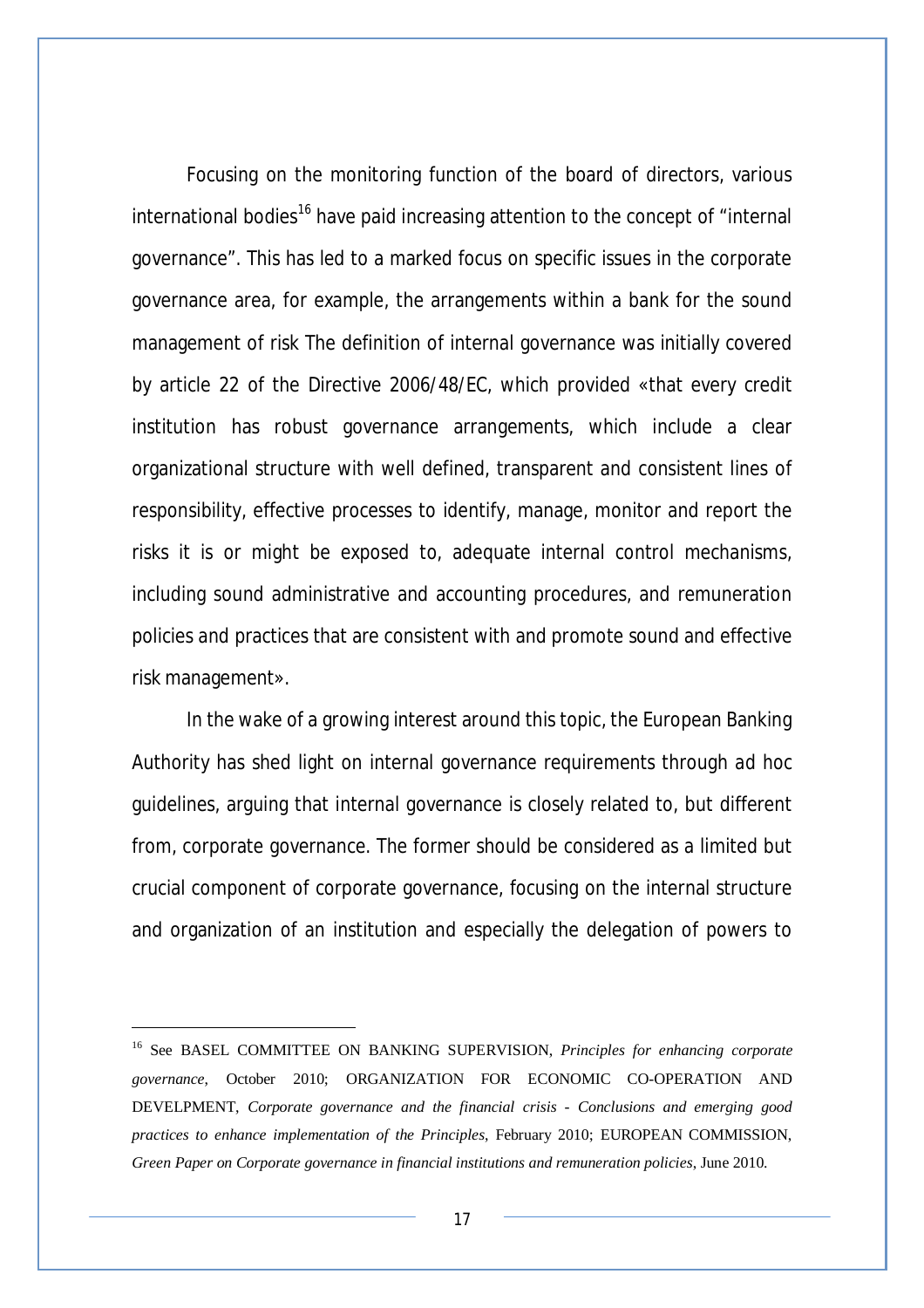senior management and to the corresponding monitoring function for which the board is responsible.

Directive 2013/36/EU (the Fourth Capital Requirement Directive, hereinafter "CRD IV"), which repealed Directive 2006/48/EC (referred to above), has further developed the regulatory framework in this area in accordance with the European Banking Authority guidelines.

As is well-known, corporate governance measures traditionally stem less from provisions in laws or regulations, which often adopt a high-profile generic formulation, and more from agreed documents and contracts, such as corporate governance codes which may be transposed into appropriate provisions in the articles of association<sup>17</sup>. The last round of changes to European banking law, consisting mainly of CRD IV – and Directive 2014/65/EU as well, but actually with reference to markets in financial instruments and to investment firms (known as "MiFID II") – marked a regulatory *revirement*, steering away from the previous general provisions on risk management and internal control towards a proliferation of more detailed rulemaking, with new mandatory and regulatory determined measures and several specific activity related requirements $^{\rm 18}.$ 

Thus, the outcome of the ongoing reform process concerning the regulation of corporate governance is a framework with the objective, on the one hand, to emphasize specific areas – such as internal governance –and, on the other hand, to provide more detailed prescriptive provisions than in the

<sup>17</sup> See ARMOUR - RINGE, *European Company Law 1999-2010: Renaissance and Crisis*, in *Common Market Law Review*, 2011, 48, pp. 125 ff.

<sup>18</sup> On these themes, see VAN DER ELST, *The Risk Management Duties of the Board of Directors*, in *Financial Law Institute Working Paper*, Gent University, 2013, 12.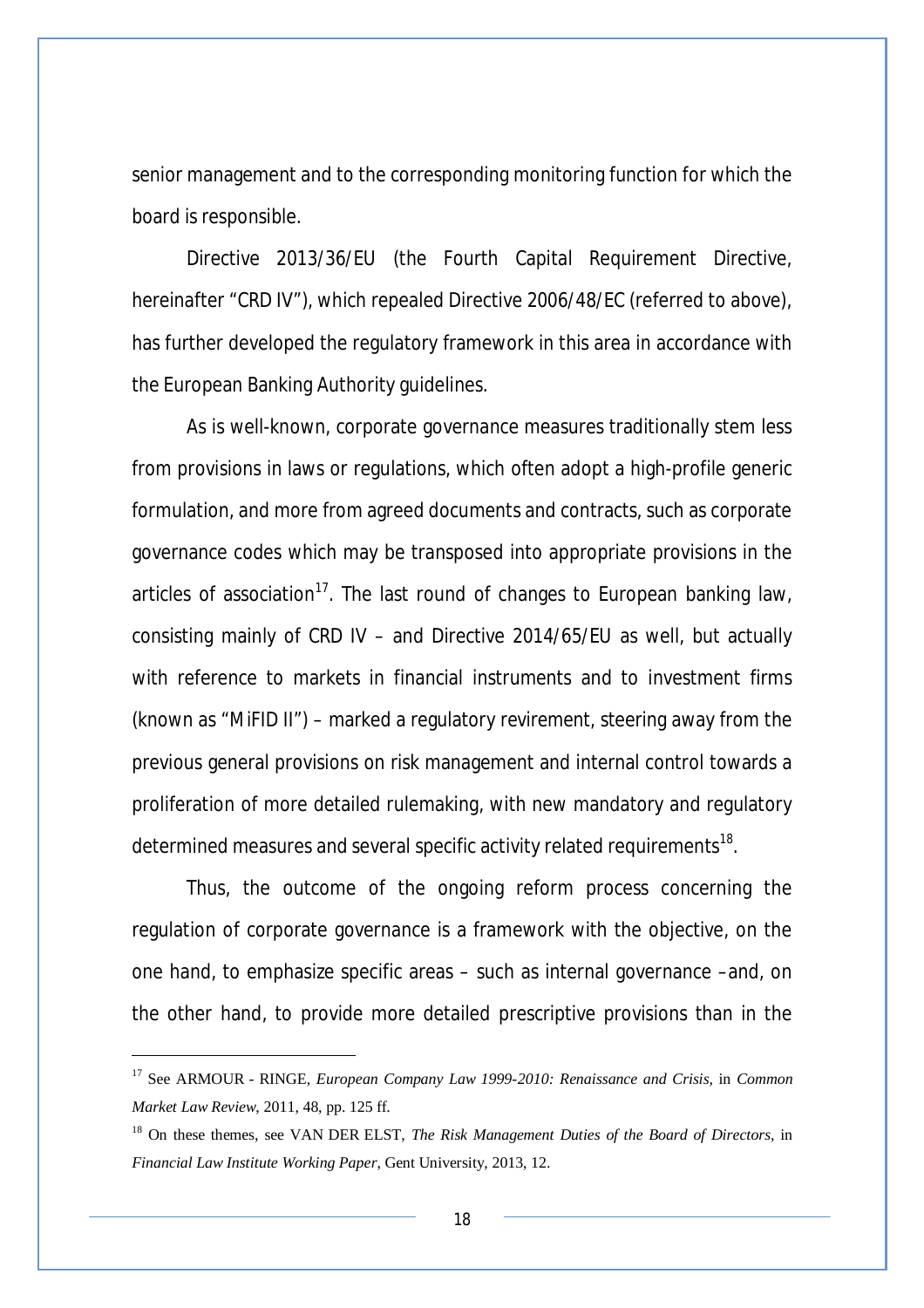past, resulting, it is hoped, in a more rigorous risk and management regime than resulted from the broad adoption of the "better regulation" technique $^{19}$ .

In light of the weaknesses in the way financial firms were run, the majority of the recent developments on corporate governance of banks are predominantly focused on improving the working of the management body and on the internal organizational measures that could serve this purpose. It appears that the most recent reforms are concerned less with working out *directly* the classic agency problems between shareholders and managers and more at concerns that are due to the special nature of financial business, since the *risks* involved in running that kind of business are what shape the conduct expected.

What do we mean by "special nature of financial business"? It has often been observed that "banks are different" and, in this context, it is the peculiar risks that financial institutions have to manage and, at the same time, the public interest in successful management of such risks that makes financial business "special $^{\prime\prime\prime}$ <sup>20</sup>. As recent events have painfully showed, many and multi-faceted

<sup>&</sup>lt;sup>19</sup> See Recital 53 of CRD IV, stating that «the very general provisions on governance of institutions and the non-binding nature of a substantial part of the corporate governance framework, based essentially on voluntary codes of conduct, did not sufficiently facilitate the effective implementation of sound corporate governance practices by institutions».

<sup>&</sup>lt;sup>20</sup> Banks are different from other firms for several reasons that matter from a corporate governance perspective: see, *e.g.,* MACEY - O'HARA, *The Corporate Governance of Banks*, in *Economic Policy Review*, 2003, 9, pp. 91 ff.; ADAMS - MEHERAN, *Is Corporate Governance Different for Bank Holding Companies?*, in *Economic Policy Review*, 2003, 9, pp. 123 ff.; COCRIS - UNGUREANU, *Why are Banks Special? An Approach from the Corporate Governance Perspective*, in *AI.I Cuza University of Iasi*, Economic Series, 2007, 55; MÜLBERT, *Corporate Governance of Banks after the Financial Crisis — Theory, Evidence, Reforms*, in *ECGI Law Working Paper*, 2009, n. 130; FERRARINI – UNGUREANU,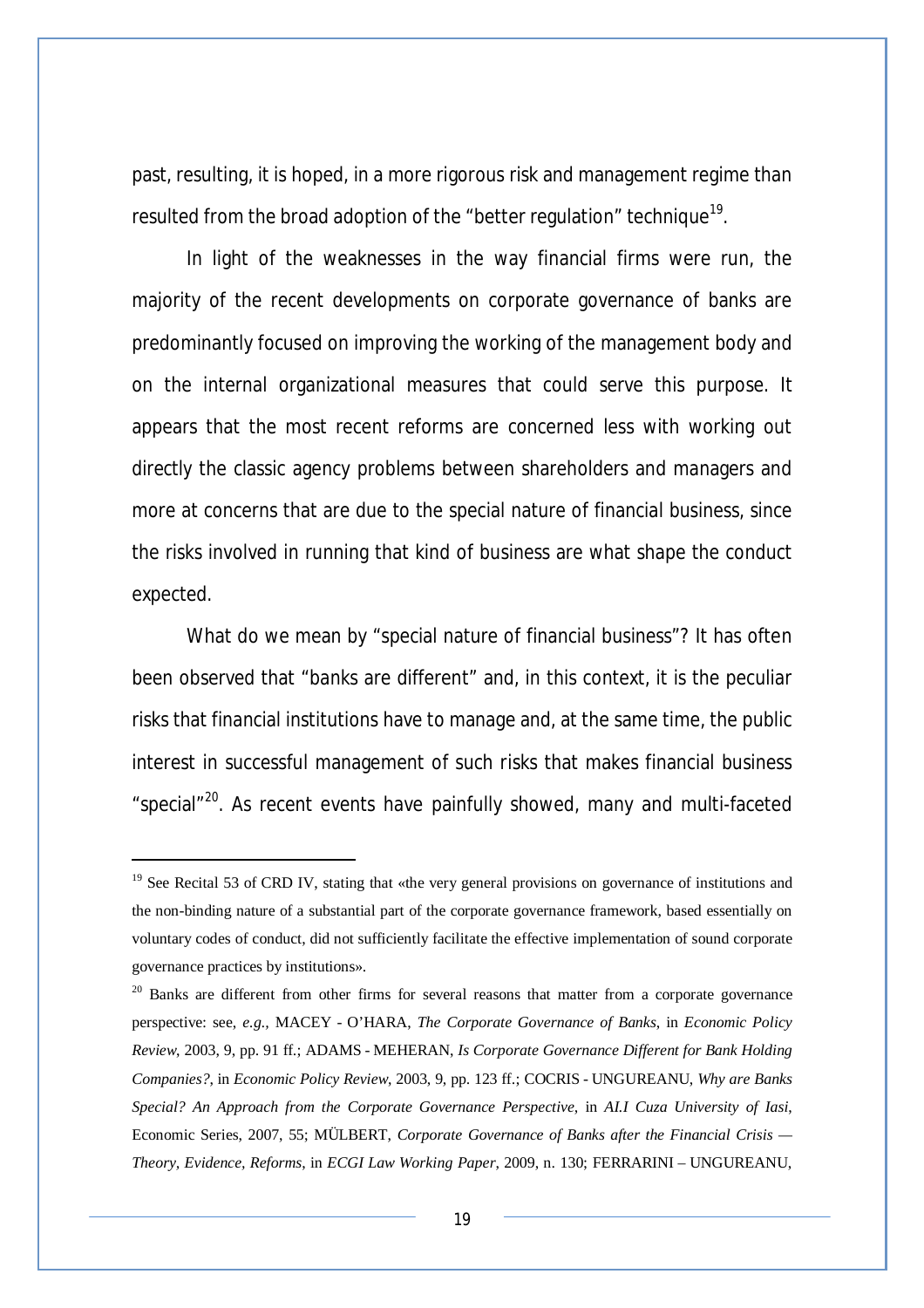banking risks involve not just shareholders' interests but also the interests of a wide range of stakeholders, such as creditors, "taxpayers" and the financial system as a whole<sup>21</sup>.

A key driver of the reform of corporate governance of banks is therefore the need to consider the wider range of consequences may result from a financial institution's failure and how this affects the directors' duty of care and the duty to establish an effective oversight system $^{22}$ . It is no longer tenable to argue that bank's directors owe only duties to shareholders<sup>23</sup>. In reality, they

 $\overline{a}$ 

*Economics, politics, and the international Principles for Sound Compensation Practices: An analysis of executive pay at European banks*, in *Vanderbilt Law Review*, 2011, 64, pp. 431 ff. Accordingly to BELCREDI - ENRIQUES, *The European Corporate Governance Framework: Issues and Perspectives,*  in *ECGI Law Working Paper*, 2013, n. 214, pp. 11 ff., there are substantially three key factors. First, banks are more leveraged than other firms, with the consequence that the conflict between shareholders and fixed claimants, which is present in all corporations, is more acute for banks. Second, banks' liabilities are largely issued as demand deposits, while their assets, such as loans, have longer maturities. Third, despite contributing to the prevention of bank runs, deposit insurance generates moral hazard by incentivizing shareholders and managers of insured institutions to engage in excessive risk-taking.

<sup>21</sup> See BECHT – BOLTON - RӦELL, *Why Bank Governance Is Different*, in *Oxford Review of Economic Policy*, 2011, 27, pp. 444 ff.; HOPT, *Comparative Corporate Governance: The State of the Art and International Regulation*, in *American Journal of Comparative Law*, 2011, 59, pp. 28 ff.

<sup>22</sup> See JOHNSON, *Addressing Gaps in the Dodd-Frank Act: Directors' Risk Management Oversight Obligations*, in *Seton Hall Public Law Research* Paper, 2011, n. 3; MILLER, *Oversight Liability for Risk Management Failures at Financial Firms*, in *Southern California Law Review*, Vol. 84, 2011, 47.

<sup>23</sup> It has been argued that in the long run the corporate actions might maximize both shareholder wealth and enterprise value: HOPT – LEYENS, *Boards Models in Europe – Recent Developments of Internal Corporate Governance Structure in Germany, United Kingdom, France and Italy*, in *European Company and Financial Law Review*, 2004, 1, pp. 134 ff.; TUSCHKE - LUBER, *Corporate Governance in Germany: Converging towards Shareholders Value-Orientation or not so Much?*, in RASHEED - YOSHIKAWA, (eds.), *The Convergence of Corporate Governance – Premise and Prospects*, New York, 2012, pp. 75 ff.; MERKT, *Internal and External Corporate Governance*, in FLECKNER - HOPT (eds.), *Comparative Corporate Governance: A Functional and International Analysis*, Cambridge University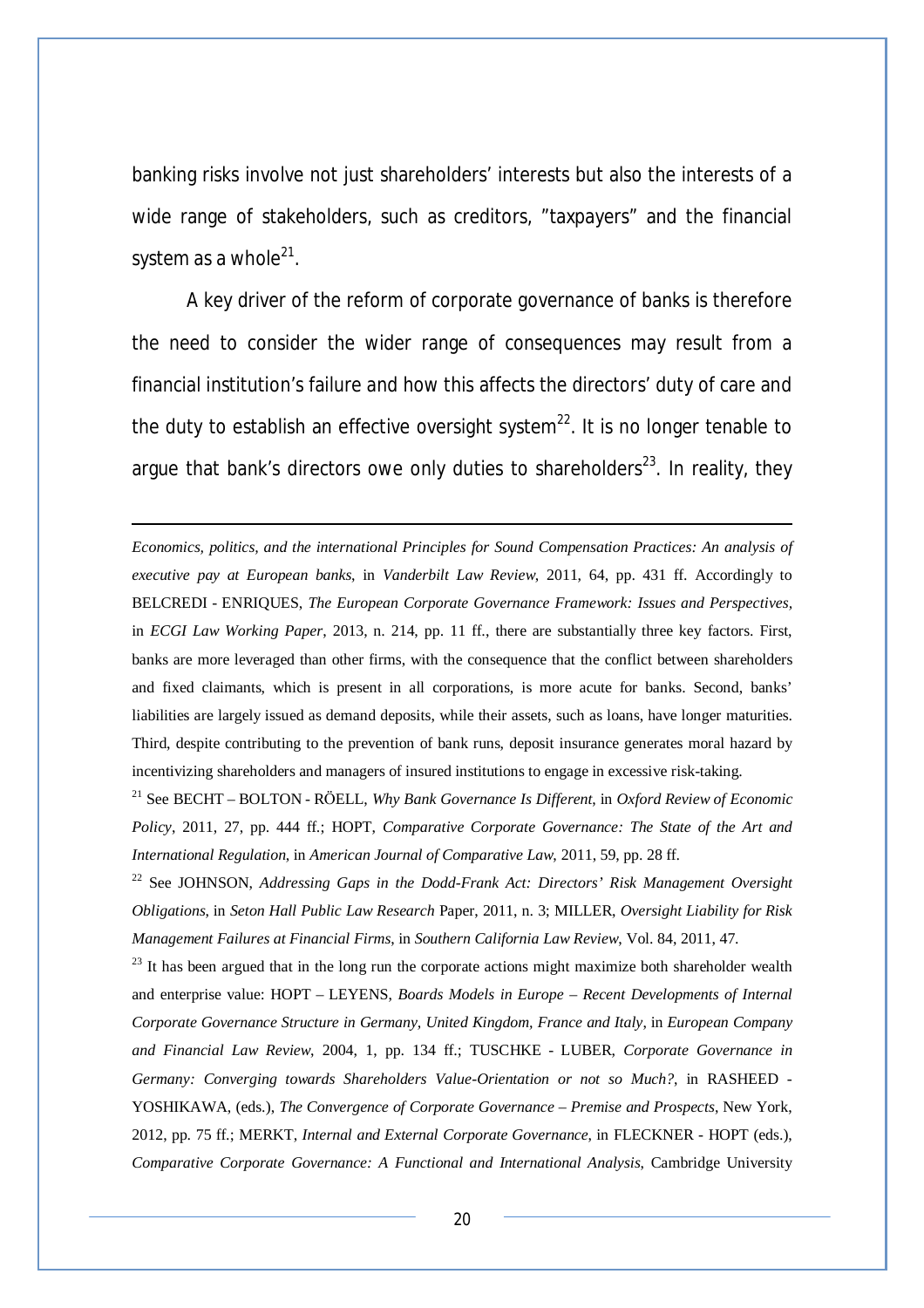have a broader responsibility than directors of non-bank corporates and internal governance serves exactly the purpose of helping them discharge that responsibility.

3. The European Commission has recently stated that «financial institutions' internal governance cannot be reduced to a simple problem of conflicts of interest between shareholders and the management» and thus governance rules «must be adapted to take account of the *specific nature of these companies*», in pursuit of the goal of enhancing the internal organizational measures<sup>24</sup>.

Since the risk issues are seriously considered by policymakers<sup>25</sup>, the peculiarity of banking activity is at the center of the regulatory setting. It is significant that CRD IV requires member States to «introduce principles and standards to ensure effective oversight by the management body, promote a sound risk culture at all levels of credit institutions and investment firms and enable competent authorities to monitor the adequacy of internal governance

Press, 2013, pp. 521 ff.; DAVIES - HOPT, *Corporate Boards in Europe – Accountability and Convergence*, in *American Journal of Comparative Law*, 2013, 61, 301; FERRARINI - FILIPPELLI, *Independent directors and controlling shareholders around the world*, in *ECGI Law Working Paper*, 2014, n. 258, 13.

 $\overline{a}$ 

<sup>24</sup> See EUROPEAN COMMISSION, *Green Paper on Corporate governance in financial institutions and remuneration policies*, June 2010; see also OECD, *Corporate Governance and the Financial Crisis: Conclusions and emerging good practices to enhance implementation of the Principles*, February 2010.

<sup>25</sup> See HOPT, *Better Governance of Financial Institutions*, in *ECGI Law Working Paper*, 2013, n. 207, 11, noticed that «in the Basel Committee's eight principles for good governance of banks in 2006, the word "risk" does not appear at all, while in the fourteen principles of 2010 it appears in nine of the fourteen principles».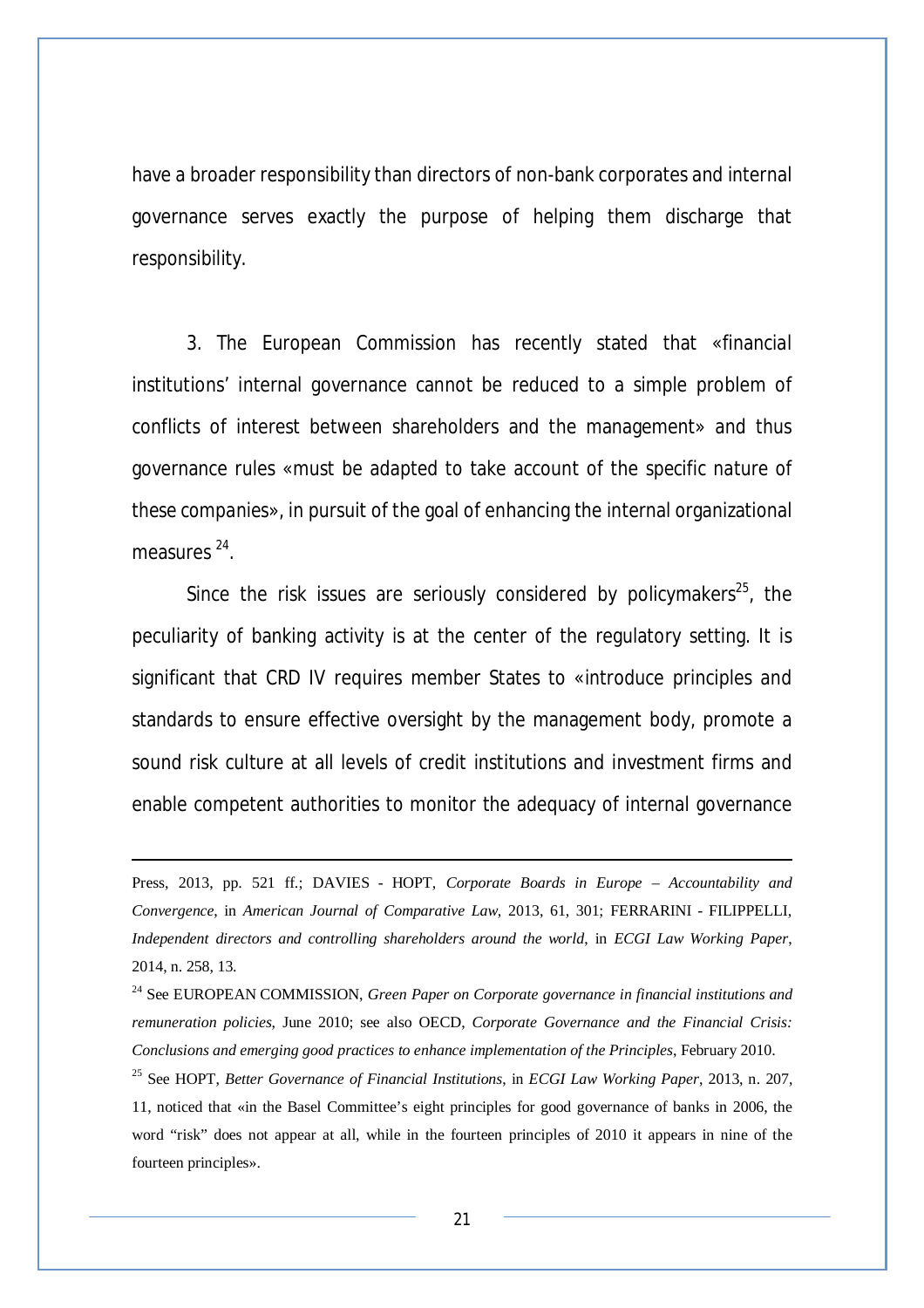arrangements. Those principles and standards should apply taking into account the *nature, scale and complexity of institutions' activities*» (Recital 54; the same concept also is expressed by Recital 5 of MIFID II).

Two fundamental issues arise. First, banking activity makes directors' duty of care greater than in other businesses: the onus of responsibility is necessarily higher and more difficult to discharge, given the range and complexity of activities of most banks<sup>26</sup>. In the case of banking business, common directors' duties need to be fulfilled in accordance to the enriched set of risks they have to face, all along the decision-making chain: if generally in making business decisions the directors must act on an informed basis, banks' directors are obliged to gather wider and more frequently compiled sets of information in order to be aware of all the exposures and risks the bank faces and so to safeguard the proper and prudent management of the institution $^{27}\!.$ 

Secondly, the nature of banking business underpins the need for banking law to adopt a different approach or strategy from general corporate law to the extent the latter is not sufficient to protect all the public interest.

<sup>26</sup> See ADAMS - FERREIRA, *Regulatory Pressure and Bank Directors' Incentives to Attend Board Meetings*, in *ECGI Finance Working Paper*, 2008, n. 203; HOPT, *Trusteeship and Conflicts of Interest in Corporate, Banking, and Agency Law: Toward Common Legal Principles for Intermediaries in the Modern Service-Oriented Society*, in Ferrarini, Hopt, Winter and Wymeersch, eds., *Reforming Company and Takeover Law in Europe*, Oxford, Oxford University Press, 2004, pp. 51 ff.

 $27$  In Italy, Cassazione February 5 2013, n. 2337, stated that bank directors have a greater duty of care than in non-financial firm as the diligence expected reflects the nature of banking activity. In discharging the duty to oversight, they must use all the organizational measures at their disposal, and in particular, non-executive directors cannot behave passively waiting to be informed by the executive ones, in particular because they can rely on the internal control system through which they could gather information about the action of the hired officers.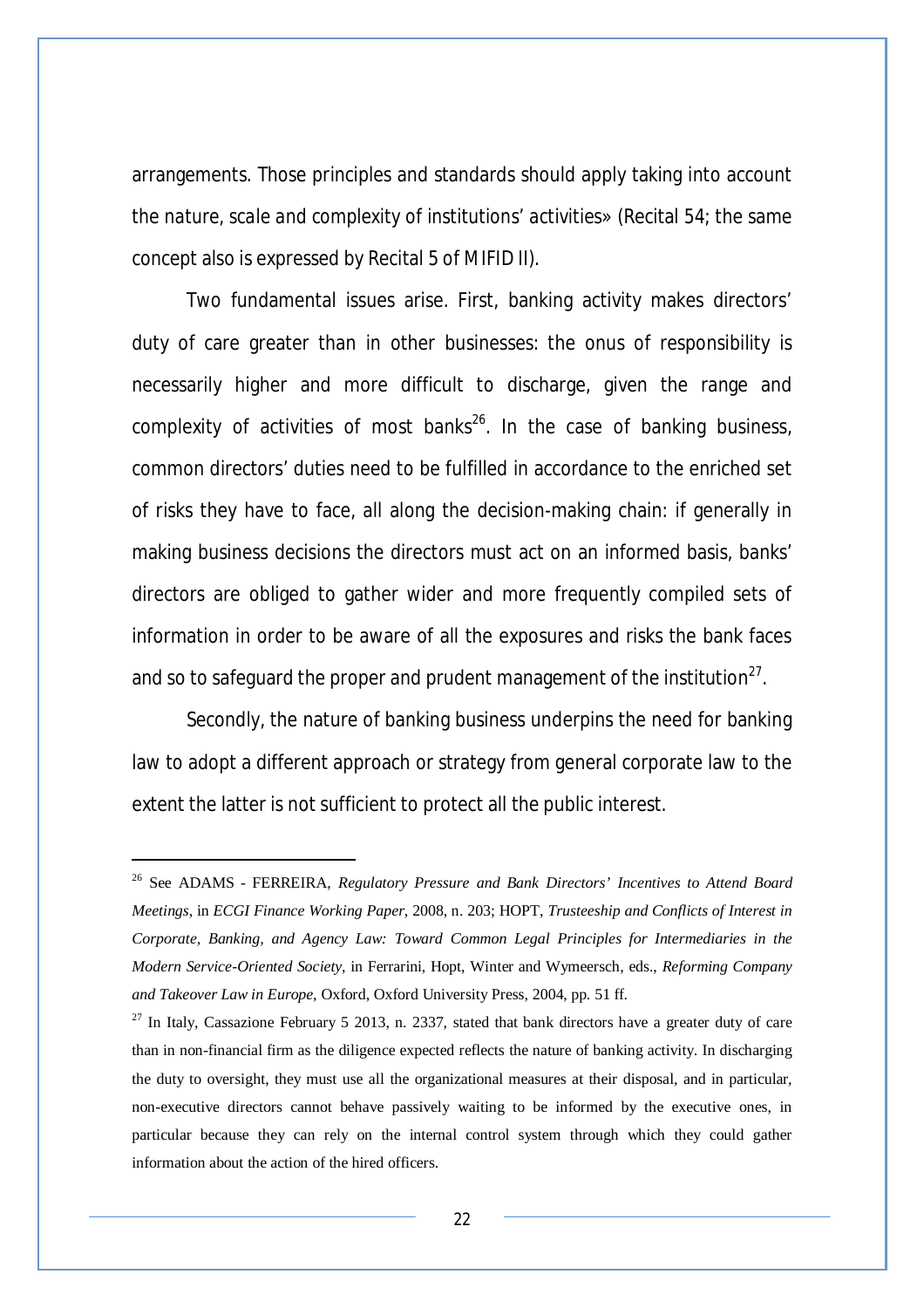As a general principle, the decision-making process is supposed to reflect the nature of the undertaking's activity, as managers and directors' decisions determine the exposure to the risks arising from the specific business they are entrusted to govern. Accordingly, in banking institutions the complexities involved in identifying, assessing and monitoring the typical risks this kind of business faces set the bar very high for the conduct expected from those responsible for risk decisions: directors are required not only to pay more attention than in normal firms, as already mentioned, but also to be able to rely on well-defined organizational structures to assist with the decision-making process.

Thus, the complexity of banking business requires the implementation of a specific risk governance framework, which must satisfy the internal control needs, given that individual directors are realistically unable to handle all relevant issues by themselves without assistance that they can reasonable rely on.

Internal governance has caught policymakers' attention because it covers the set of internal rules, processes, procedures, structures and functions that are necessary to make the business work. It includes all standards and principles concerned with setting a firm's objectives, strategies, and risk tolerance and appetite, how its business is organized, how responsibilities and authority are allocated, how reporting lines are set up and what information they convey.

In almost all jurisdictions, corporate law provides for directors to set up an internal structure, which is adequate to the nature and scale of the firm's activities, leaving to them the responsibility of working out the details of the

23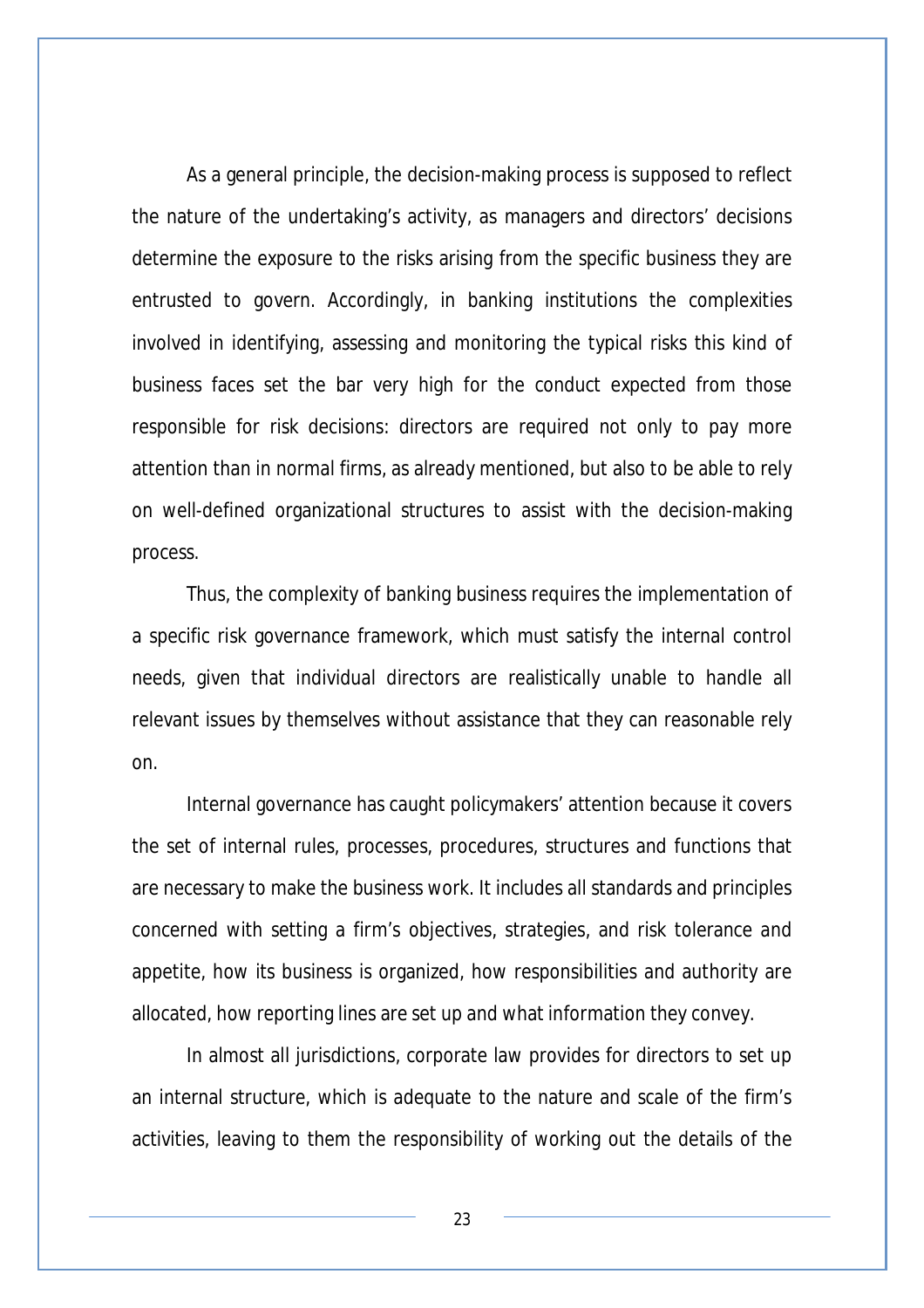arrangement. Conversely, banking law predetermines *ex lege* the essentials the internal structure banks must establish, allowing less room for the directors' discretion in relation to such details, with much more prescriptive, and detailed, regulation<sup>28</sup>.

A prominent example of this more intrusive approach requirements is the imposition of an internal control system as the main binding component of internal governance: if it is true that all corporations – included but not limited to banks – have an internal code or order (the internal governance), it is not always the case that all firms should be equipped with a control system framework, since this is in the discretion of directors. Since it is impractical to provide for a "one-size-fits-all" internal governance structure, corporate law does not generally specify what is required to constitute the organizational framework but instead requires directors to define it. Corporate law merely identifies in general terms the goal directors must pursue in performing their organizational duty.

As the aim of this general approach is provide for a wide range of circumstances, it could be argued that it should also apply to banks. However, banking law does not "run the risk" of directors being unable to properly manage the business.

Banking law cannot afford to risk giving directors the level of discretion that might apply to non-bank businesses because, with banking, the public interest is at stake. For this reason, it provides in more detailed provisions what

 $28$  On the relationship between the directors autonomy and the authority interference see also the next paragraph.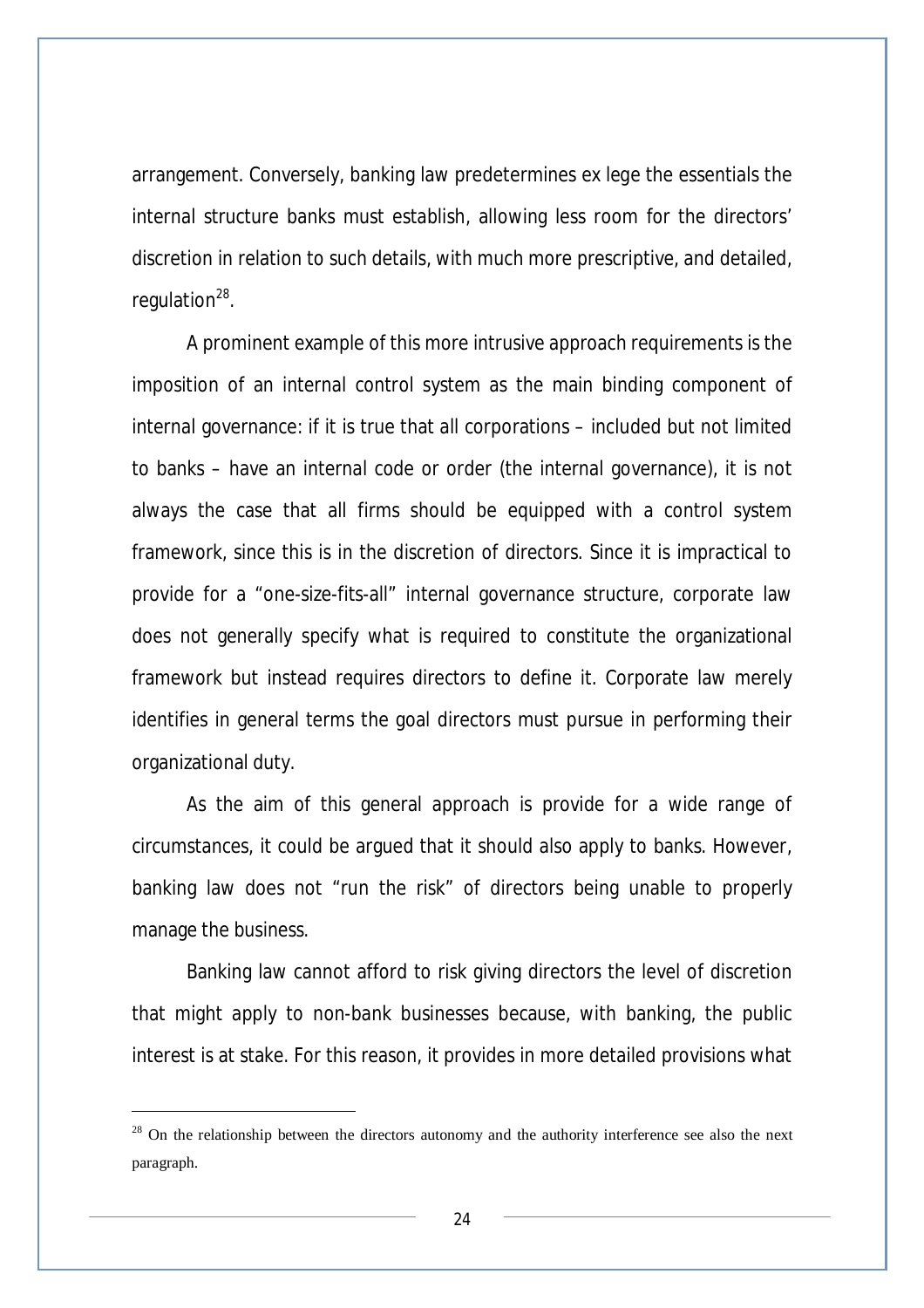directors are required to do in order to establish the internal governance of the institution. The different approach that one finds in the case of banking law, as opposed to general corporate law does not mean the former derogates or is an exception to the latter. Banking law simply clarifies explicitly the content of a general principle, which in corporate law is addressed only implicitly.

In other words, one could say that, to some extent, financial law spells out what is generally a director's liability matter in order to protect market stability (or the public interest). Obviously, this does not imply that the regulator does the directors' job for them, but rather that it clarifies, into substantial rules, the specific application of a general principle in the case of banking business, making "visible" what is implicit in other contexts. Moreover, even if bank directors' duty to set up the internal governance appears quite restrictive, directors are nevertheless free to decide *how* to implement what the regulation requires, so as to preserve room for the inevitably differences within bank corporations and the consequent differing risk profiles that directors have to address.

Imposing the establishment of an internal control framework, banking regulation thus requires a mandatory organizational structure, which is chiefly preordained to improve the decision-making process, in line with the special functions and risks of banking, such as, e.g., credit, market, liquidity operational, concentration, reputational, compliance and strategic risk $^{29}$ .

<sup>29</sup> See HAMALAINEN, *Mandatory Subordinated Debt and the Corporate Governance of Banks*, in *Corporate Governance: An International Review*, 2004, 1, pp. 93 ff.; LEVINE, *The Corporate Governance of Banks: A Concise Discussion of Concepts and Evidence*, in *World Bank Policy Research Working Paper*, 2004, n. 3404; MULLINEX, *The Corporate Governance of Banks*, in *Journal of*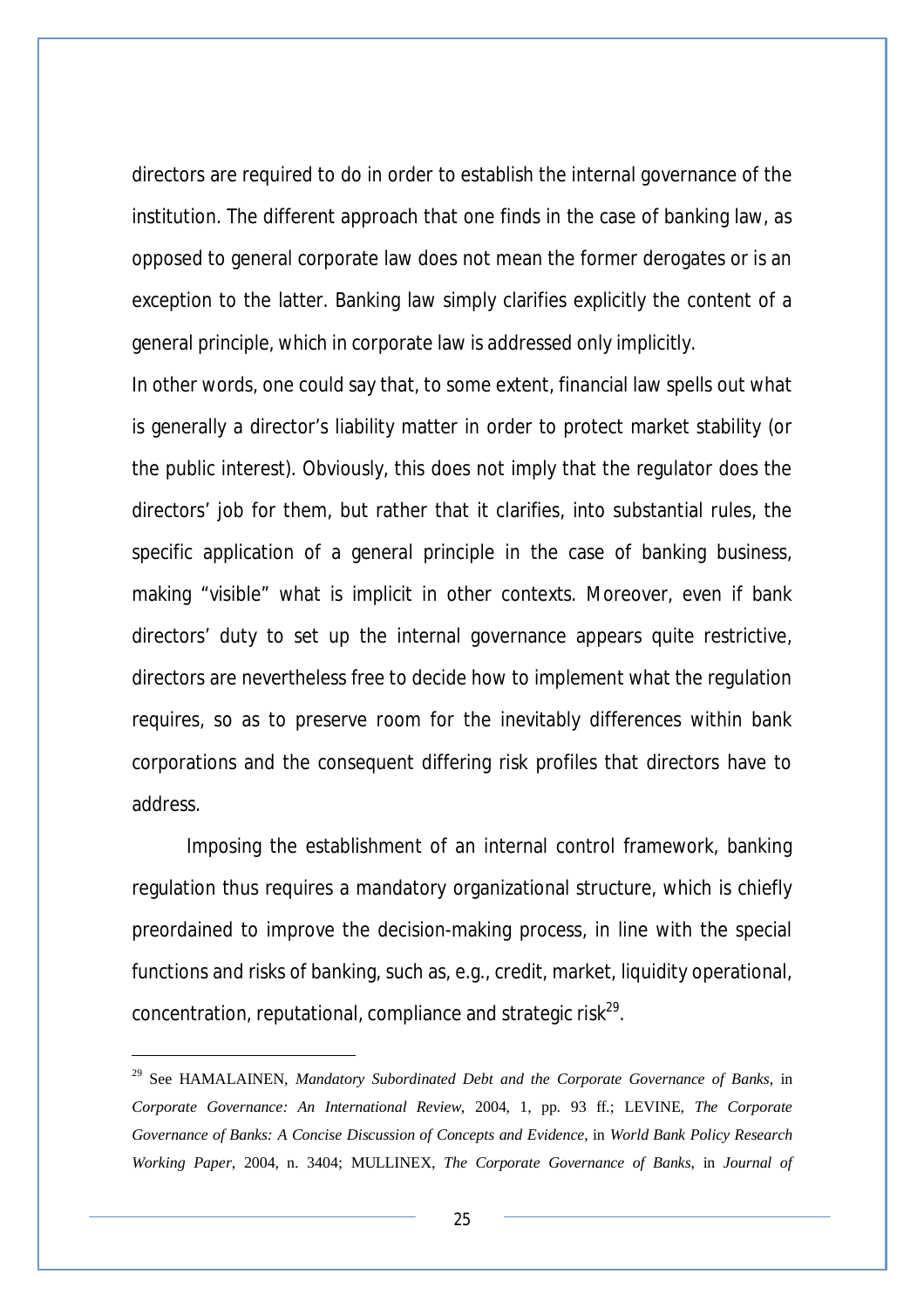Referring to EBA *Guidelines*, «the internal control framework of an institution should ensure effective and efficient operations, adequate control of risks, prudent conduct of business, reliability of financial and non-financial information reported, both internally and externally, and compliance with laws, regulations, supervisory requirements and the institution's internal rules and decisions. The internal control framework should cover the whole organization, including the activities of all business, support and control units. The internal control framework should be appropriate for an institution's business, with sound administrative and accounting procedures» $^{\rm 30}$ .

Besides procedures, rules and other organizational devices, the internal control system includes specific independent control functions, such as a Risk Control function, a Compliance function and an Internal Audit function $^{31}$ .

 $\overline{a}$ 

*Financial Regulation and Compliance*, 2006, 14, 375; LAEVEN – LEVINE, *Bank Governance, Regulation and Risk Taking*, in *Journal of Financial Economics*, 2009, 93, pp. 259 ff.; UNGUREANU, *Banks: Regulation and Corporate Governance Framework*, in *Corporate Ownership & Control*, 2008, 2, 449 ff.; MÜLBERT, *Corporate Governance of Banks after the Financial Crisis — Theory, Evidence, Reforms*, in *ECGI Law Working Paper*, 2009, n. 130; ID., *Corporate Governance of Banks*, in *European Business Organization Law Review*, 2009, 10, pp. 411 ff.; BECHT, *The Governance of Financil Institutions in Crisis*, in Grundmann *et al.* eds., *Festschrift für Klaus J. Hopt*, Berlin, 2010, II, pp. 1615 ff. <sup>30</sup> See EUROPEAN BANKING AUTHORITY, *Guidelines on Internal Governance*, September 2011, 24.2.

 $31$  As known, the internal control system is structured on a "three-lines-of-defence model": the primary responsibility for the identification, control, monitoring and mitigation of risk lies with operational areas across each business area; second line of defence is provided by Compliance Function and Risk Management Function; the last, third line of defence is the function performed by the Internal Audit which is responsible for providing independent review of the effectiveness of the whole risk management framework and adherence to processes in the first and second lines. The internal control functions should be independent of the business and support units they monitor and control as well as organizationally independent from each other, since they perform different functions (even if, pursuant to the proportional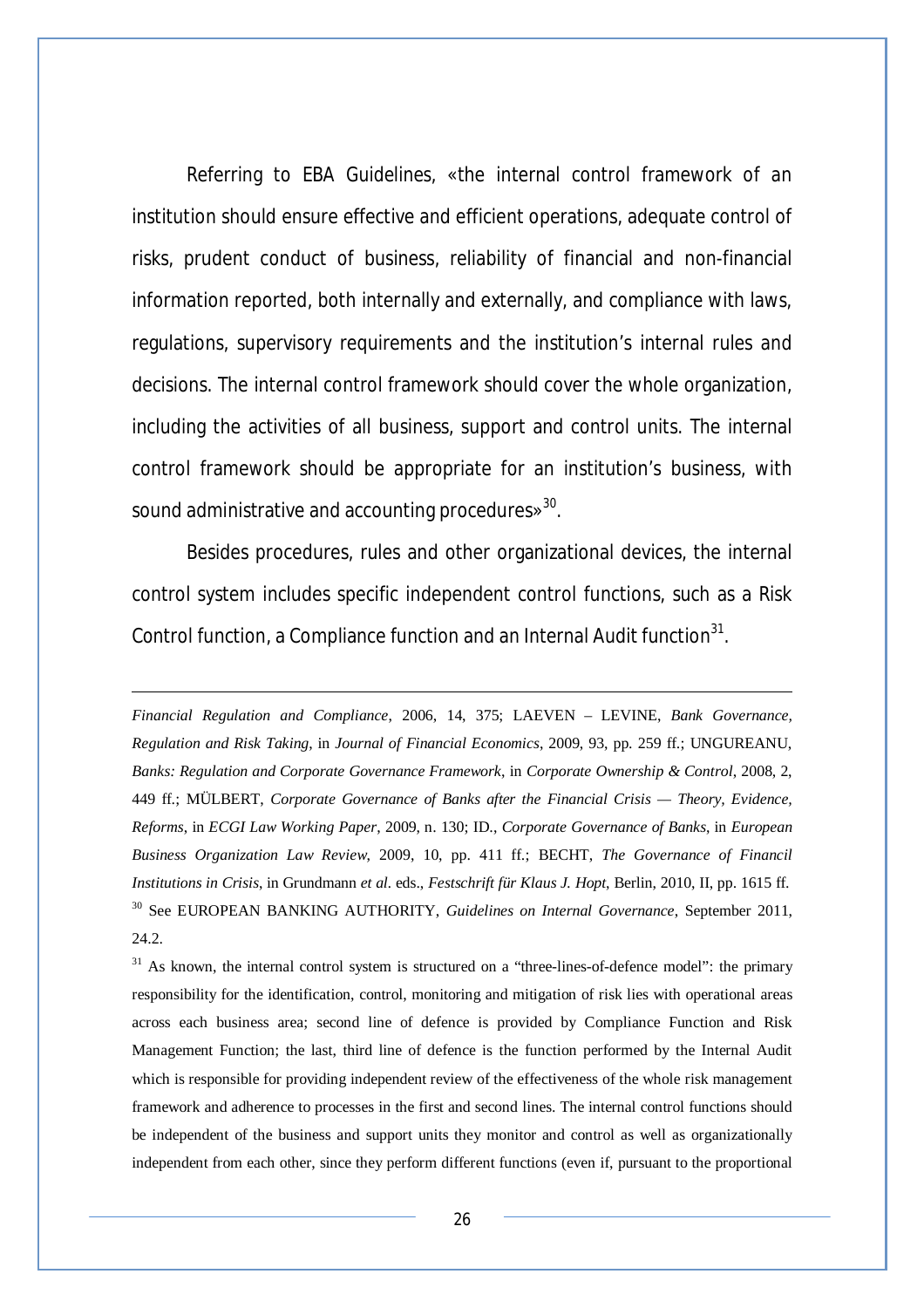In line with the general internal governance concept, internal control functions are specifically meant to support directly the management body and to help it be more aware of the level of risk exposure. An example is the reporting function required in cases where senior management undertakes greater risks than those anticipated planned in the strategy outlook $^{32}\!.$ 

As a key responsibility, the management body has to set and oversee the business strategy of the institution. In doing so, the management body is required to define the overall risk strategy and policy of the institution, including its risk tolerance and appetite and its risk management framework in order to plan how to behave and react in a variety of risk scenarios $^{\rm 33}.$ 

In addition, the management body should formalize the limits if the risks the bank is *a priori* prepared to take and the actual limits the institutions pursues, with a clear definition of what the strategic plans are (with the imposition of formalizing the business model) and which risks are implied by achieving them (obligation to implement a Risk appetite framework<sup>34</sup>).

 $\overline{a}$ 

<sup>33</sup> See EURPEAN BANKING AUTHORITY, *Guidelines on Internal Governance*, September 2011, 8.2; BASEL COMMITTEE ON BANKING SUPERVISION, *The internal audit function in banks*, June 2012.

<sup>34</sup> In Italy, the national supervisory authority (Bank of Italy) want the board of directors to formalize the "Risk Appetite Framework" (RAF), which has to contain of some parameters about the risk profile as to conduct properly the business having them constantly monitored. This reference framework expresses the following items: *i)* the maximum risk level a bank institution is technically able to face (risk capacity); *ii)* the risk level is supposed to be taken by the bank to achieve the predetermined strategies (risk appetite); *iii*) the maximum deviance from risk appetite to assure bank stability under the threshold of risk capacity

principle, in less complex or smaller institutions, the tasks of the Risk Control and Compliance function may be combined). See, *e.g.,* LYONS, *Defending Our Stakeholders: Corporate Defence Management Explored*, in *The Business Continuity and Resiliency Journal*, 3, 2012.

<sup>32</sup> See FENG – LI - MCVAY, *Internal control and management guidance*, in *Journal of Accounting and Economics*, 2009, 48, pp. 190 ff.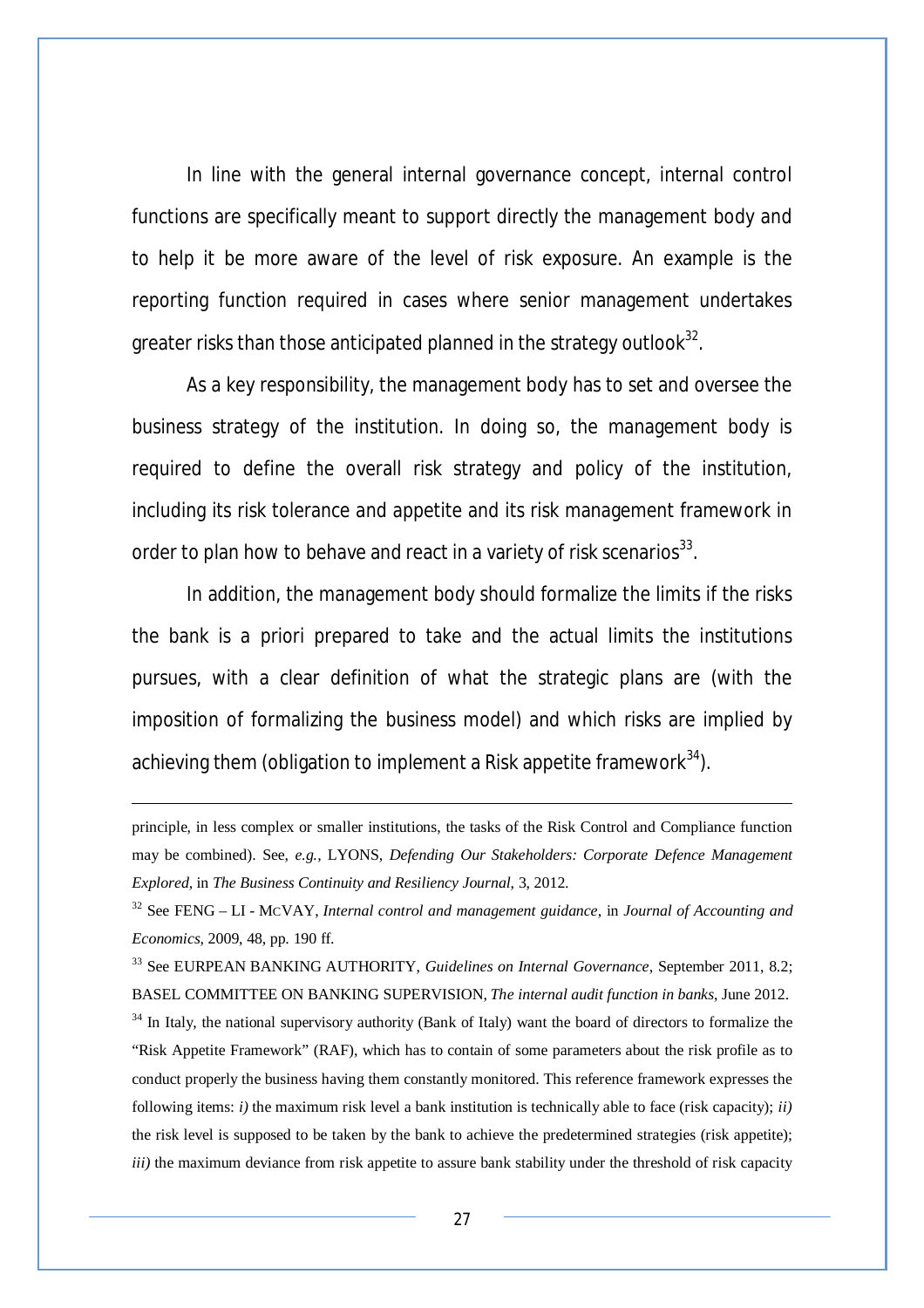Compliance and Risk control functions are involved in providing relevant independent information, analyses and expert judgment on risk exposures, and advice on proposals and risk decisions made by the management body and business or support units as to whether they are consistent with the institution's risk tolerance/appetite. In particular, they are also required to recommend improvements to the risk management framework and options to remedy breaches of risk policies, procedures and limits.

In light of the above, it is clear that the internal control system is intended primarily to enhance the way the board of directors fulfils its duties, as it serves the scope of assisting the analysis of the risks directors are prepared to accept as appropriate for the business whilst at the same time fulfilling their supervisory task. The current legislative strategies on bank corporate governance are in fact more focused on the business activity features and on the best way to govern risks than on the traditional agency issues between managers and shareholders.

Since the main topic of current regulatory policy is the improvement of the decision-making process, emphasis should be no longer put on the conflicts of interest between shareholders and management (i.e. the classical agency problem) but on the conflict of interests between the board of directors and executives.

The agency issues between the management body (both as whole and as regards its individual non-executive members) and senior management could

<sup>(</sup>risk tolerance); *iv*) the risks actually taken (risk profile); *v*) the definition of operative boundaries consistent with the risks estimated (risk limits).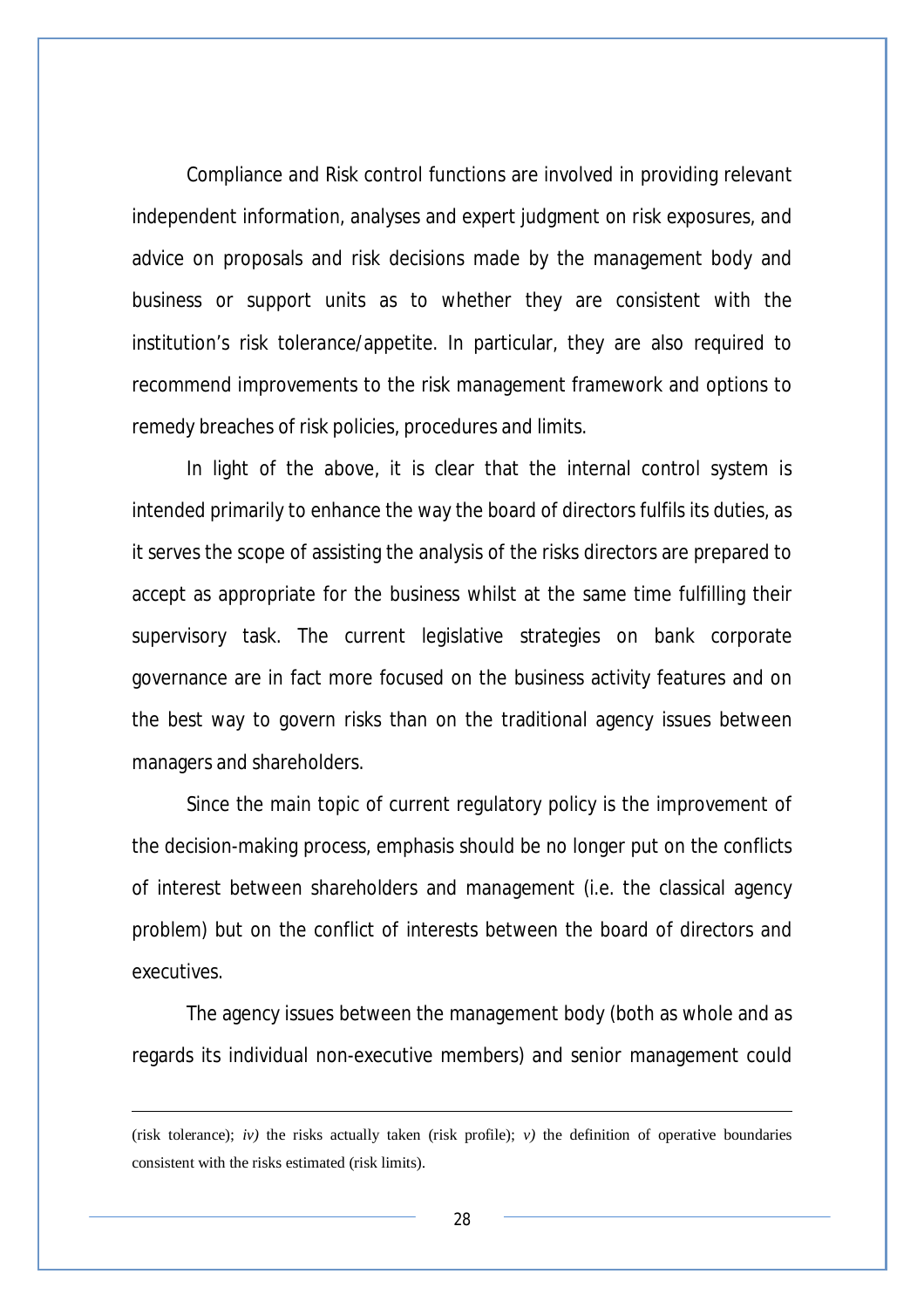stem from the tendency of the latter to serve their own interests instead of the corporation's<sup>35</sup>. The relationship between the executive (who manages) and the non-executive (who monitors how the executive has worked) is becoming challenging – as in all agency situations in which agents delegate powers to principals<sup>36</sup> – due to the lack of information: «because evaluations and decisions are shaped by the information available to the decision maker, of the executives control the information the board receives, the board's monitoring and decision making functions often will be little more than nominal» $^{\mathsf{37}}$ .

Accordingly, the internal control system plays a role in eliminating the information imbalances amongst directors and senior management. If we read together two statements by the European Banking Authority, one saying that «the control functions should be established at an adequate hierarchical level and report directly to the management body», and the other one underlying that, «in assessing the efficiency of Internal Control within an institution, the management body should be able to rely on the work of control functions, including the Risk Control function, the Compliance function and the Internal

<sup>35</sup> See HOPT, *Better Governance of Financial Institutions*, in *ECGI Law Working Paper*, 2013, n. 207, 8. <sup>36</sup> See JENSEN – MECKLING, *Theory of the Firm: Managerial Behaviour, Agency Costs and Ownership Structure*, in *Journal of Financial Economics*, 1976, 3, 5; FAMA – JENSON, *Separation of Ownership and Control*, in *Journal of Law and Economics*, 1983, pp. 301 ff.; ARROW, *The Economics of Agency*, in Pratt, Zeckhauser, eds., *Principals and Agents: The Structure of Business*, Harvard, 1985, pp. 37 ff.; DONALDSON - DAVIS, *Stewardship Theory or Agency Theory: CEO Governance and Shareholder Returns*, in *Australian Journal of Management*, 1991, 49 ff.; DEMSETZ, *The Economics of the Business Firms*, Cambridge, 1995, 15 ff.; HART, *Corporate Governance: some Theory and Implications*, in *The Economic Journal*, 1995, pp. 678 ff.

<sup>37</sup> See EISEMBERG, *The Board of Directors and Internal Control*, in *Cardozo Law Rev*, 1997, 19, 246; HILL, *Centro and the Monitoring Board - Legal Duties versus Aspirational Ideals in Corporate Governance*, in *UNSW Law Journal*, 2012, 35, pp. 341 ff.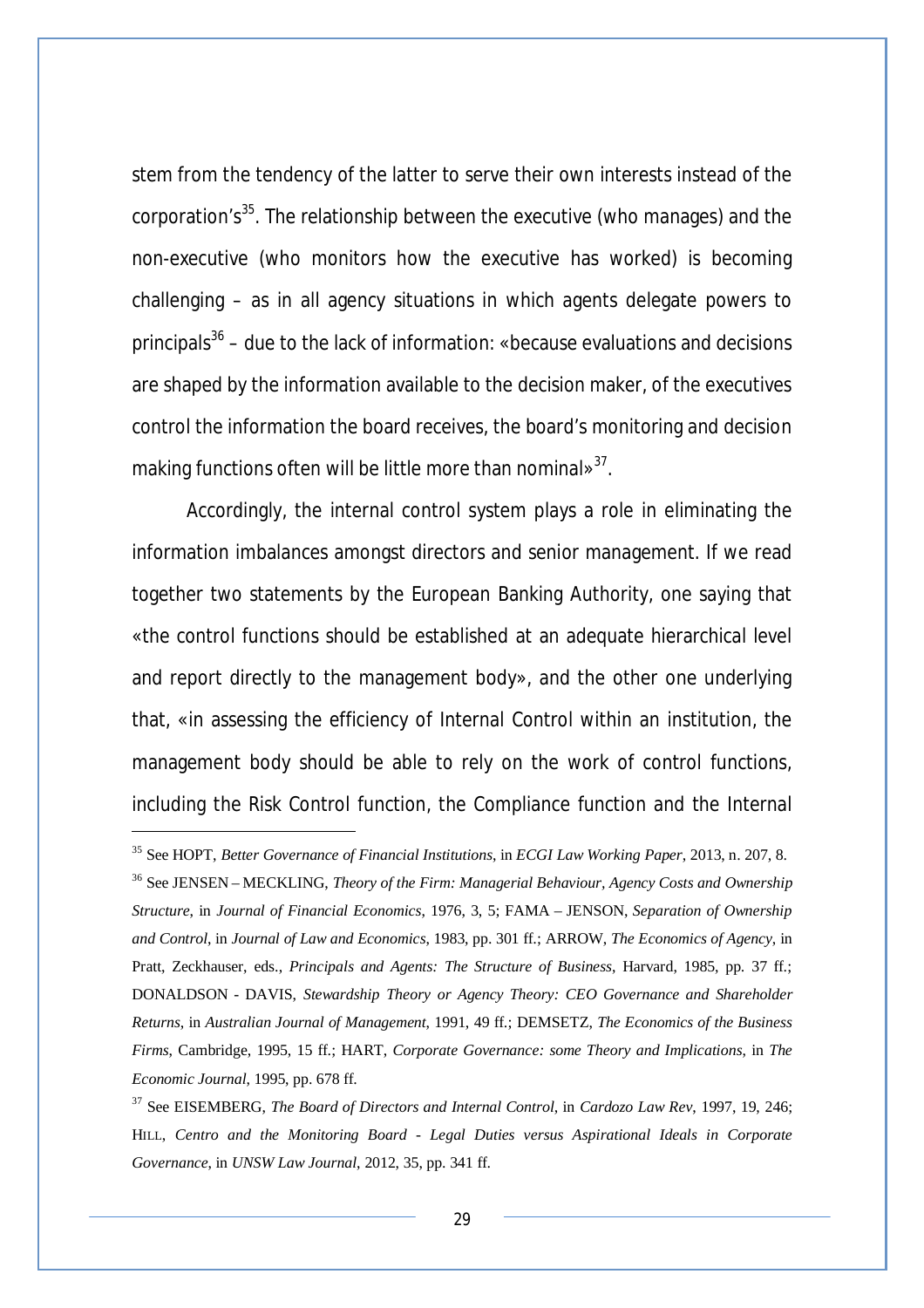Audit function»<sup>38</sup>, it is clear that internal control measures, and particularly control functions, are meant to stay close to the management board. It is up to the latter to gather the information and obtain the elements it needs, firstly to plan the business strategies and the risk appetite and, secondly, to assess and verify how the entrusted officers and managers are doing, in relation to the agreed risk tolerance.

Internal control is not simply a warning system, which purports to save the management board from higher risk, but a complex set of requirements that results in processes to identify, measure or assess, monitor, mitigate and report on risks. Hence, internal control is "good" as long as it restricts harmful operations, but it becomes "bad" when it restricts useful ones<sup>39</sup>. This point is important as it is strictly related to the strategic plans and business long-term strategies the board has adopted. In this sense, cumbersome internal control systems tend to stifle innovation since innovation is always risky, even if the outcome could be opportunities that increase firm value $^{40}$ .

In addition, the "nature" of the control activities performed by the internal functions reveals once again that they are conceived as a *staff* structure serving the management body. Unlike the role traditionally played by the Audit

<sup>38</sup> See EUROPEAN BANKING AUTHORITY, *Guidelines on Internal Governance*, September 2011, 24.5.

<sup>39</sup> See STULZ, *Governance, Risk Management, and Risk-Taking in Banks*, in *ECGI Finance Working Paper*, 2014, n. 427.

<sup>40</sup> See KAPLAN - ANNETTE, *Managing Risks: A New Framework*, in *Harvard Business Review*, 2012.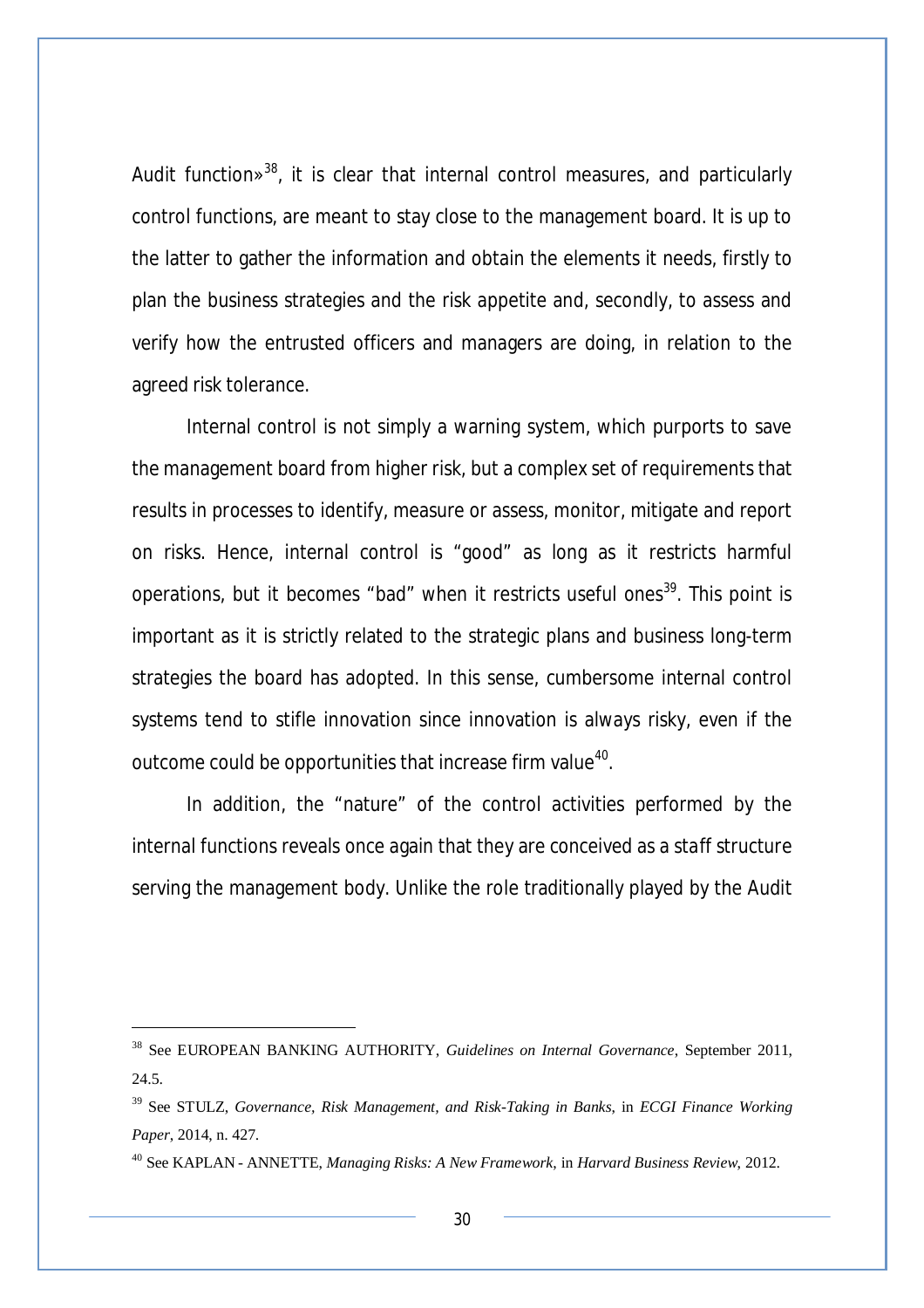Committee<sup>41</sup>, the role of the internal control functions is principally to operate as a sort of advisor to the board, involving, for example, expressions of business judgment. Even if the final decision-maker is naturally the board of directors, internal control functions must pronounce on the merit of the business decision, as they possess the expertise required in order to deeply understand the risks undertaken<sup>42</sup>. This is why the head of the control functions should regularly attend board meetings.

In this regard, it has to be borne in mind that the internal control system, as a component of the internal governance measures, is a series of organizational mechanisms required to make the decision-making process run in an efficient and effective way. Consequently, the work of the internal control functions is mostly required to operate during the decision-making process (*ex ante* control) rather than at the time the decision has already been taken (*ex post* control)<sup>43</sup>. Therefore, internal control system aims at following step by step how business decisions are taken.

<sup>41</sup> See KRISHNAN, *Audit Committee Quality and Internal Control: An Empirical Analysis*, in *The Accounting Review*, 2005, 80, 649 ff.; DOYLE – GE - MCVAY, *Determinants of weaknesses in internal control over financial reporting*, in *Journal of Accounting and Economics*, 2007, 44, pp. 193 ff.

<sup>&</sup>lt;sup>42</sup> For example, think about the Risk Control Function's role in strategy and decisions: the Risk Control Function (RCF) «shall be actively involved at an early stage in elaborating an institution's risk strategy and in all material risk management decisions. The RCF shall play a key role in ensuring the institution has effective risk management processes in place» (EUROPEAN BANKING AUTHORITY, *Guidelines on Internal Governance*, September 2011, 26.1). «The RCF's involvement in the decision-making processes should ensure risk considerations are taken into account appropriately. However, accountability for the decisions taken should remain with the business and support units and ultimately the management body» (*Idem*, 26.5).

<sup>43</sup> For an analysis on the difference between *ex-ante* and *ex-post* control, see, e.g., PIË - RITSEMA, *Corporate strategy: Implementation and control*, in *European Management Journal*, 1993, 11, pp. 122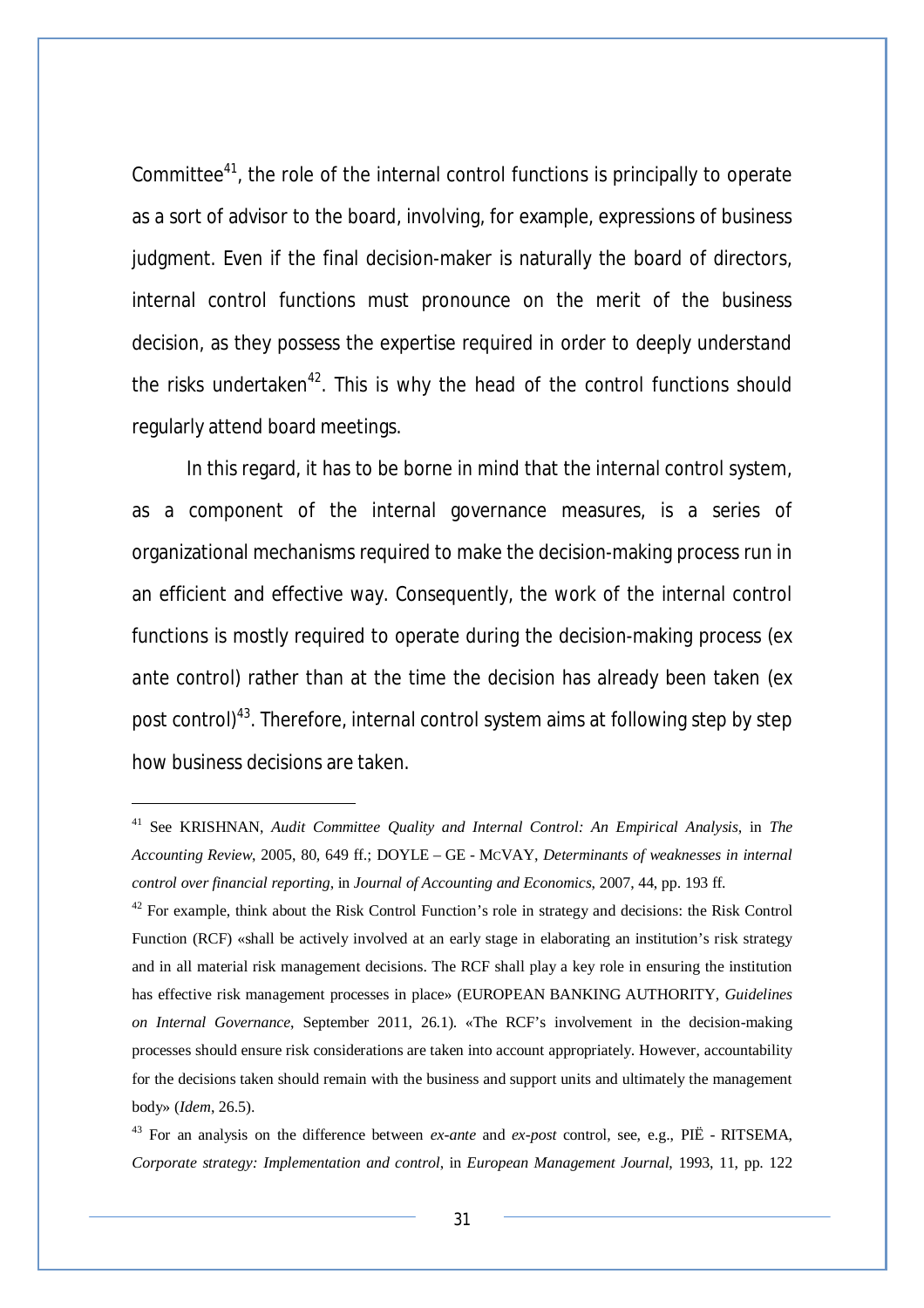We should now turn to the theories underpinning bank governance. It can be argued that tensions naturally arise between non-executives and executive directors, reflecting the conflicts of interest between shareholders and managers. In the case of banks, such tensions and conflicts are made more complex by the additional public interest at stake in ensuring as far as possible that banks are managed responsibly.

4. As mentioned above, in pursuing the enhancement of the decisionmaking process, policymakers are increasingly interfering with internal corporate life of banks, mostly by setting up requirements for the organizational structure and by prescribing certain internal procedures<sup>44</sup>. An important strategy is redefining the organizational duty the board of directors has to perform, avoiding unfettered powers of decision.

Indeed, banking law grants less autonomy for implementing the internal organizational framework than corporate law generally does: while the latter usually provides the general duty of directors to set up the organizational

ff.; LEWIS, *Cause, consequence and control: towards a theoretical and practical model of operational risk*, in *Journal of Operations Management*, 2003, 21, pp. 205 ff.; DEKKER, *Control of interorganizational relationships: evidence on appropriation concerns and coordination requirements*, in *Accounting, Organizations and Society*, 2004, 29, pp. 27 ff.; BELINFANTI, *The Proxy Advisory and Corporate Governance Industry: The Case for Increased Oversight and Control*, in *Stan. J.L. Bus. & Fin.*, 2009, 14, pp. 384 ff.

 $\overline{a}$ 

<sup>44</sup> See HOPT, *Better Governance of Financial Institutions*, in *ECGI Law Working Paper*, 2013, n. 207, 8; BELCREDI - ENRIQUES, *The European Corporate Governance Framework: Issues and Perspectives,*  in *ECGI Law Working Paper*, 2013, n. 214, 20.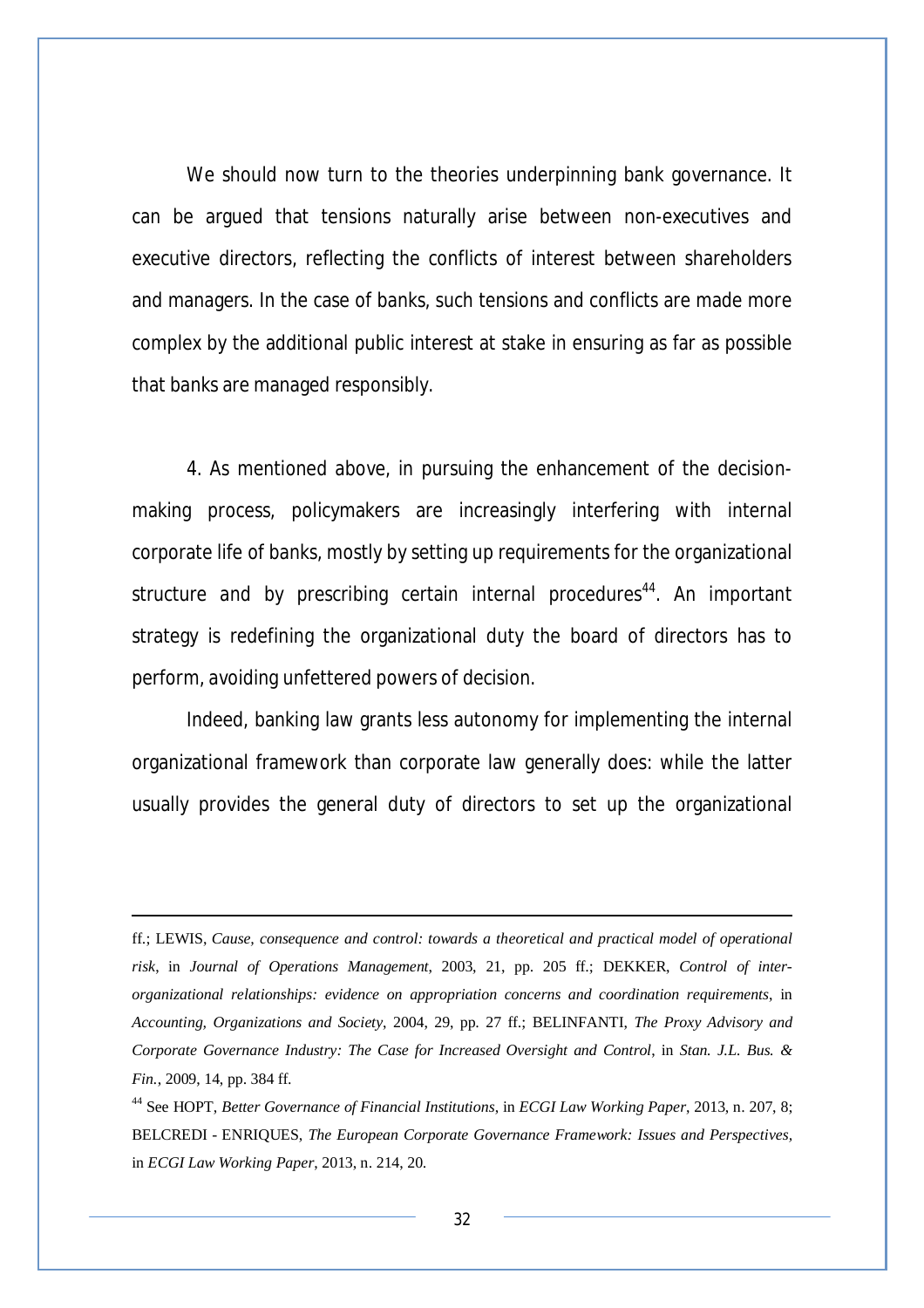structure with a great margin of discretion<sup>45</sup>, the former, on the contrary, defines the contents of internal governance.

Therefore, banks shall have «robust governance arrangements, which include a clear organizational structure with well-defined, transparent and consistent lines of responsibility, effective processes to identify, manage, monitor and report the risks they are or might be exposed to, adequate internal control mechanisms, including sound administration and accounting procedures, and remuneration policies and practices that are consistent with and promote sound and effective risk management» (CRD IV, article 74 (1)). Accordingly, the management body «approves and periodically reviews the strategies and policies for taking up, managing, monitoring and mitigating the risks the institution is or might be exposed to, including those posed by the macroeconomic environment in which it operates in relation to the status of the business cycle» (CRD IV, article 76 (1)).

The fact that regulatory norms explain the minimum content of the internal governance of banks notwithstanding the discretion of directors does not make the organizational responsibility more lenient than it otherwise might be. It is important to underline that banking law actually "takes over" not the province that remains to directors but the role in explaining what are the implications of banking business in this area, without displacing the professional duties of directors.

<sup>&</sup>lt;sup>45</sup> For example, the article 2381 of the Italian Civil Code requires the directors to establish an organizational structure consistent with the nature and the dimension of the entrepreneurial activity,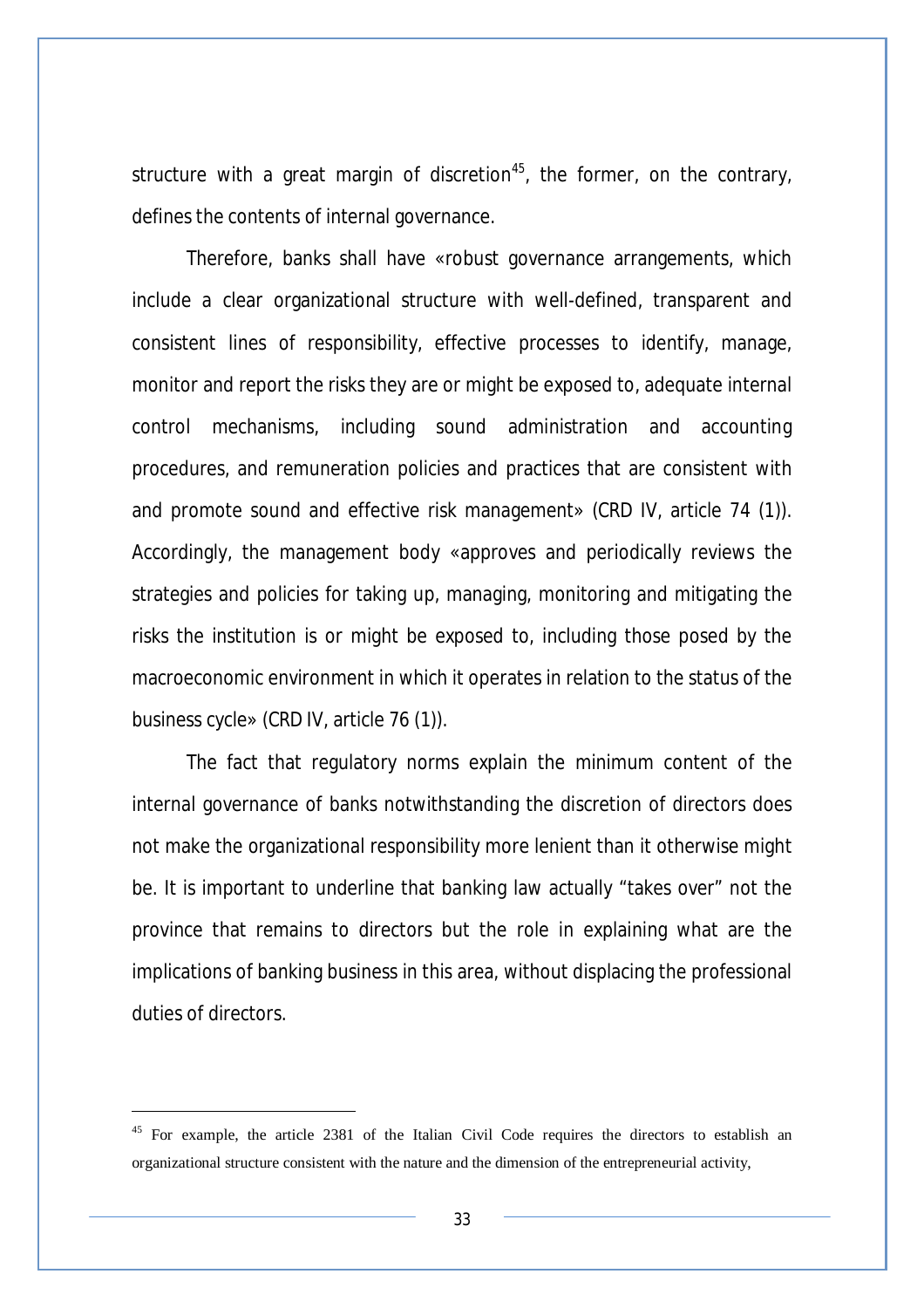Internal governance regulation policy aims at setting out *what* banks' organizational structure needs but not *how* to implement it. Thus, the regulations provide the structure to be applied in its essentials (using detailed prescriptions) without predetermining and imposing its implementation.

For example, banks are required to set up the internal control system, but the management body remains responsible for deciding how to put into practice the provisions under the trade-off costs/organization suitability to face the business risks. In other words, banks directors remain entitled of the power to set up the internal rules governing the corporation, even if they must abide by what banking law required being the organizational mechanisms and measure the same directors need to work properly.

Besides, it would be admittedly impossible to enact mandatory rules resulting in "one-size-fits-all" solutions, as it may lead to suboptimal outcomes<sup>46</sup>; moreover, it is necessary to preserve flexible margins to shape the structure in accordance to the specific risks to be faced $47$ . An intrusive governance regulation is justified by the public interests at stake and hence policymaker are legitimated to enact a set of rules which quite often are more detailed than general rules applicable to " normal" firms.

 $46$  A too intrusive regulation, in fact, could lead to a "box-ticking conformity" or "cosmetic compliance" phenomenon: LAUFER, *Corporate Liability, Risk Shifting and the Paradox of Compliance*, in *Vanderbilt Law Review*, 1999, 52, pp. 1343 ff.; KRAWIEC, *Cosmetic Compliance and the Failure of Negotiated Governance*, in *Washington University Law Quarterly*, 2003, 81, 487 ff. See also *A review of Corporate Governance in UK Banks and other Financial Industry Entities*, London, 2009 (the "*Walker Review*"), in which it is stated that «*Governance practices are, by their nature, organic dynamic and behavioural rather than akin to black letter regulation*».

<sup>47</sup> See McCAHERY - VERMEULEN, *Six Components of Corporate Governance That Cannot be Ignored*, in *Tilburg Law School Legal Studies Research Paper Series*, 2014, n. 8.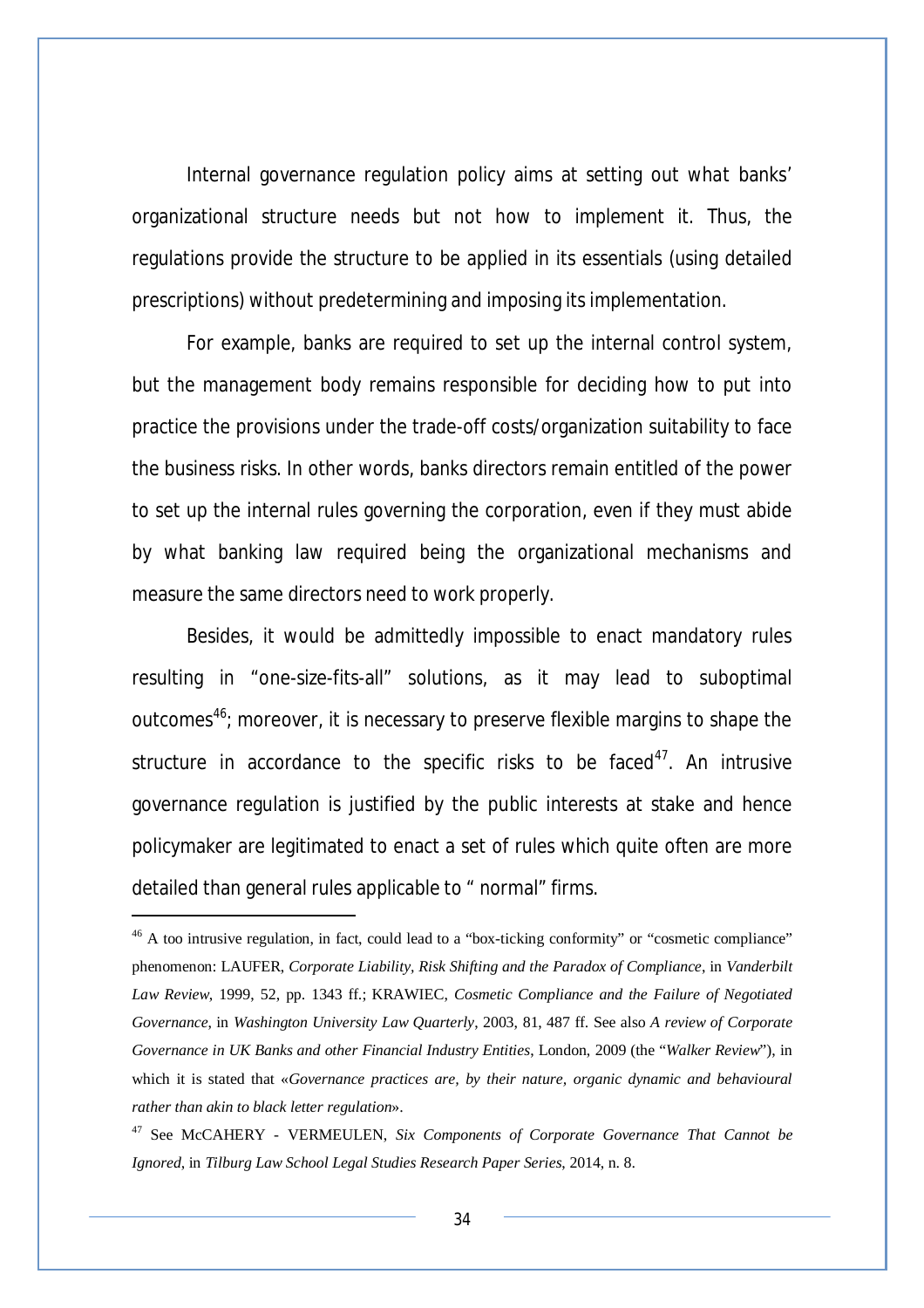In addition, it has to be highlighted that financial regulation is focusing on internal governance because the directors organizational duty is not an end to itself but actually it is instrumental to let the other fundamental directors' task to be properly performed, namely the monitoring one<sup>48</sup>. This legal strategy implies the intervention on the quality of decision-making process, which represents the measure of the way directors discharge their obligations $^{49}$ .

The recent amendments on internal organization of banks therefore seem to be intended to stress the greater accountability of directors in

 $\overline{a}$ 

<sup>48</sup> See BASEL COMMITTEE ON BANKING SUPERVISION, *Principles for enhancing corporate governance*, October 2010, Principle 32: «The board should also ensure that the bank's organizational structure facilitates effective decision making and good governance. This should include ensuring that lines of responsibility and accountability-- which define clearly the key responsibilities and authorities of the board itself, as well as of senior management and those responsible for the control functions-- are set and enforced throughout the organization».

<sup>49</sup> See PAN, *A Board's Duty to Monitor*, in *NY Law School Law Review*, 2009, pp. 718 ff.; HILL - MCDONNEL, *Fiduciary Duties: The Emerging Jurisprudence*, in HILL - MCDONNEL (eds.), *Handbook on The Economics of Corporate Law*, 2012, pp. 144 ff.; *Stone ex rel. AmSouth Bancorporation v. Ritter, 911 A.2d 362, Del. 2006*. See also *In re Caremark International Inc. Derivative Litigation, 698 A.2d 959, Del. Ch. 1996*; *South v*. *Baker, C.A. No. 7294-VCL, Del. Ch. 2012.*

A related important issue to be studied in the future is whether the *ex lege* imposition of a certain decision-making process affects the business judgment rule scope and, if yes, what are the consequences. As internal governance of bank regulation aims at improving the decision-making process minimizing the uncertainty and errors while directors are taking the business decision, the response to the question seem to be positive. Anyway, as already highlighted, «company boards are responsible for monitoring the effectiveness of internal control system but pleased against a legal obligation for boards to certify the effectiveness of internal control» (EUROPEAN CORPORATE GOVERNANCE FORUM, *Statement on Risk Management and Internal Control*, Brussels, 2006, par. 6), and . See also HANSEN, *The ALI Corporate Governance Project: of the Duty of Due Care and the Business Judgment Rule, a Commentary*, in *Business Lawyer*, 1986, n. 41, 1237 ff.; EISEMBERG, *Duty of Good Faith in Corporate Law*, in *Delaware Journal of Corporate Law*, 2006, 31, pp. 237 ff.; LANGEVOORT, *Internal Controls after Sarbanes-Oxley: Revisiting Corporate Law's "Duty of Care as Responsibility for Systems*, in *Journal of Corporate Law*, 2006, vol. 31, pp. 943 ff.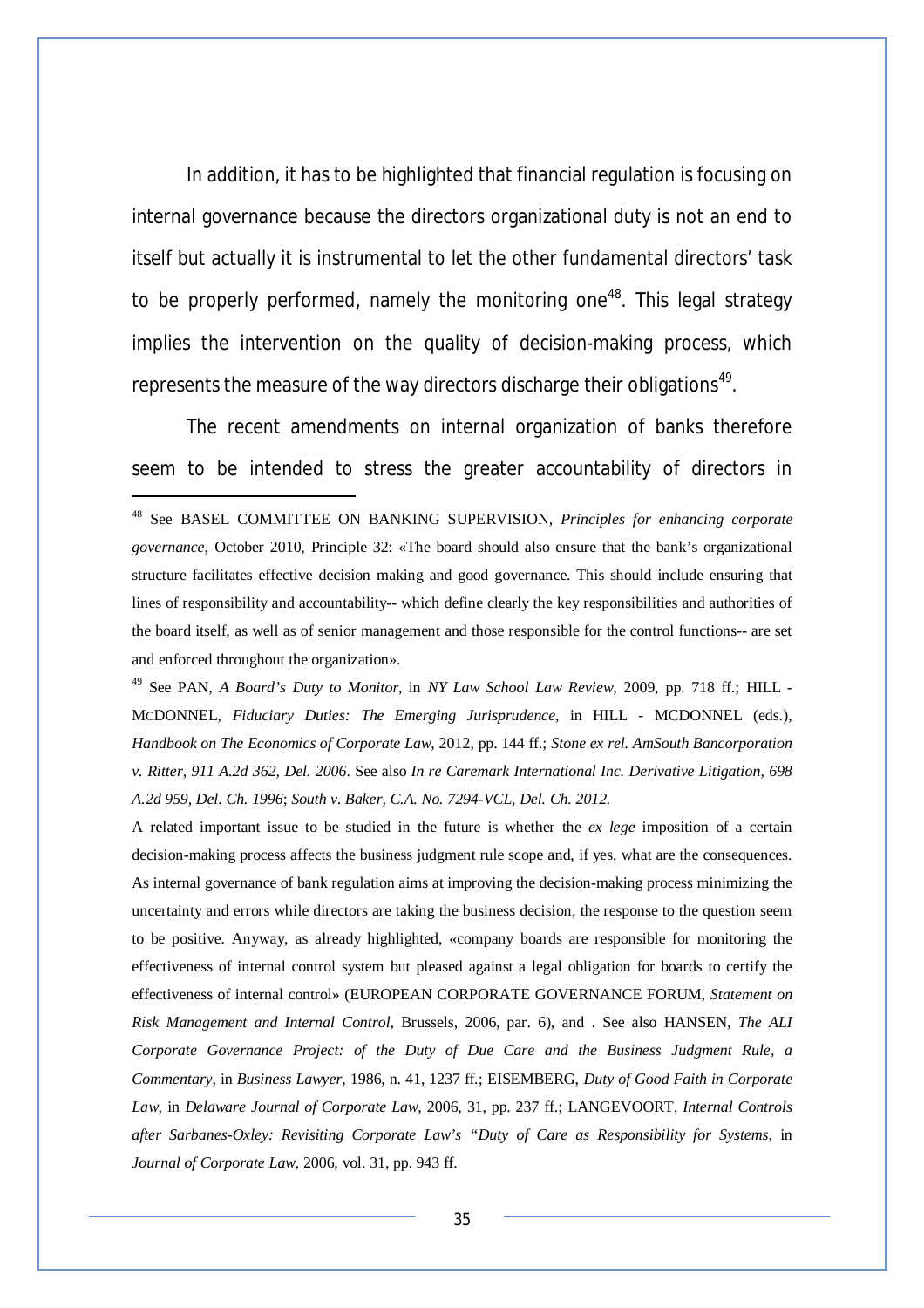discharging their duty of care and diligence: they are indeed expected to fulfil correctly their functions, as they are equipped *ex lege* with the organizational framework necessary to face up inherent business risks. Internal governance measures thus entail a more careful and aware conduct, since directors must exploit the works internal control functions, for example, are doing to their benefit.

In particular, it could be argued that the main internal governance support to the board is instrumental to pursue the goal of an informed action also in the perspective to prevent moral-hazard behaviours and to solve agency problems arising between the board of directors and the top management. In this outlook, it has been specified that «the benefits of an internal control system would be measured by (and largely limited to) how well it helps monitor and control the behaviour of the firm's senior managers» $^{\rm 50}$ .

This consideration is based on the recent attention focused on the role of non-executive directors (NEDs), as NEDs tend to have less information within all directors: «the role of non-executive members of the management body within an institution should include constructively challenging the strategy of the institution and thereby contributing to its development, scrutinising the performance of management in achieving agreed objectives, satisfying themselves that financial information is accurate and that financial controls and systems of risk management are robust and defensible, scrutinising the design and implementation of the institution's remuneration policy and providing

<sup>50</sup> See LANGEVOORT, *Internal Controls after Sarbanes-Oxley: Revisiting Corporate Law's "Duty of Care as Responsibility for Systems*, in *Journal of Corporate Law*, 2006, 31, p. 943.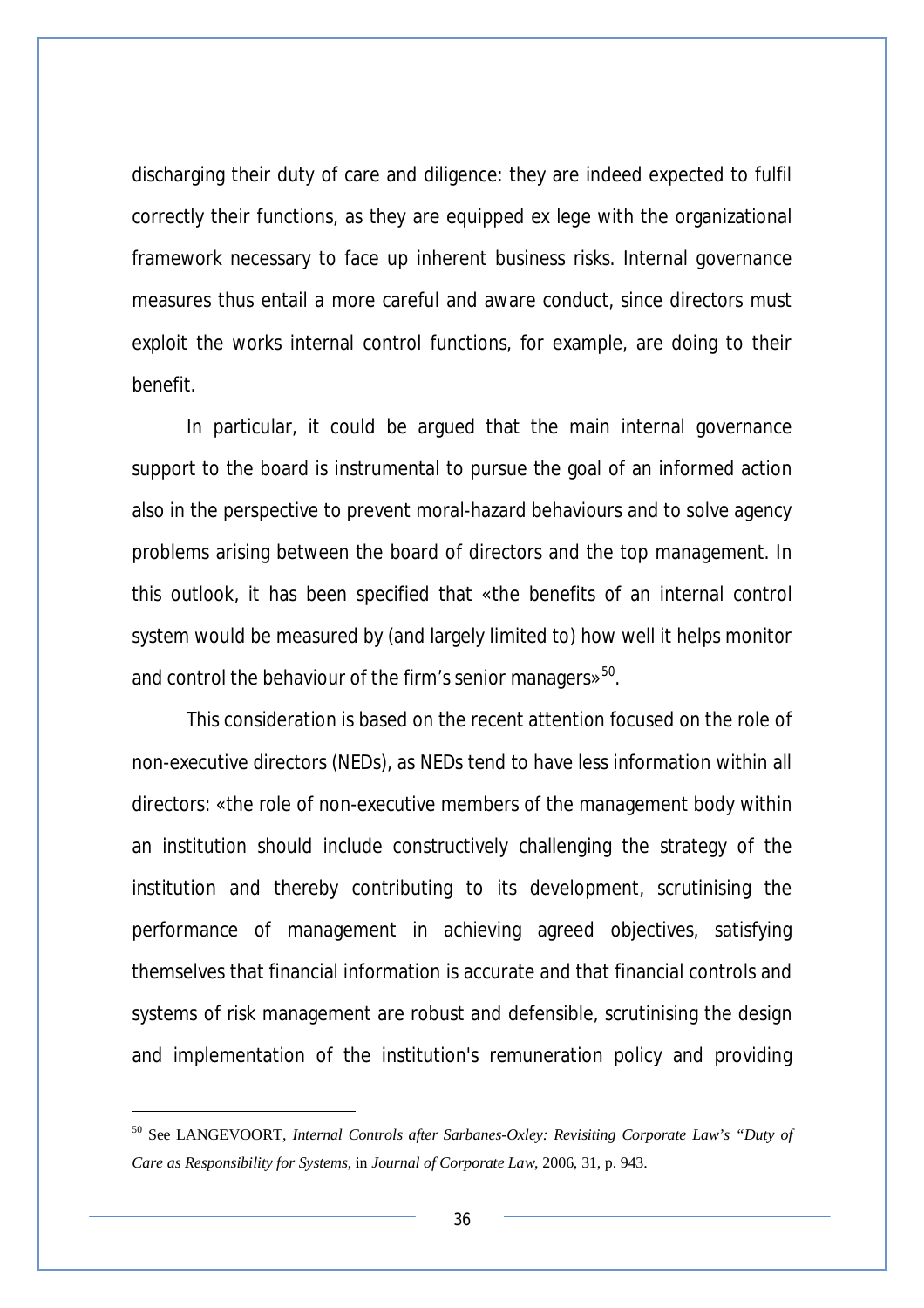objective views on resources, appointments and standards of conduct» (CRD IV, Recital 57).

In this sense, it is interesting to note, considering the broader view of the financial sector as a whole, that «management or supervisory body of the [insurance] undertaking has appropriate interaction with any committee it establishes as well as with senior management and with other key functions in the undertaking, proactively requesting information from them and challenging that information when necessary $\frac{51}{1}$ . In the same perspective, MIFID II obliges that «members of the management body shall have adequate access to information and documents which are needed to oversee and monitor management decision-making» (see art. 9 (3)).

Monitoring responsibilities are not deemed to go so far as to require the NEDs to overrule the specialist directors in their field<sup>52</sup>. Nevertheless, if the monitoring duties are company-specific, banks' NEDs toned to obtain the specialized information needed to supervise the management, bearing in mind the high level of technical complexity that banking rends to involve.

To return to the initial arguments tackled in this work, since directors' responsibilities are necessarily related to nature of the business, the "special" duty of care provided in the banking sector could be considered as a sort of mirror-image of the banking specialty and, above all, of the kind of risks to be

<sup>51</sup> See EUROPEAN INSURANCE AND OCCUPATIONAL PENSIONS AUTHORITY, *Guidelines on System of Governance*, 2013, Guideline 3.

<sup>52</sup> *Re Continental Assurance CO of London plc (in Liquidation)*, 2 BCLC 287, 2007. See BACHNER, *Wrongful Trading before the English High Court: Re Continental Assurance Company of London plc (Singer v. Beckett)*, in *European Business Organization Law Review*, 2004, p. 195.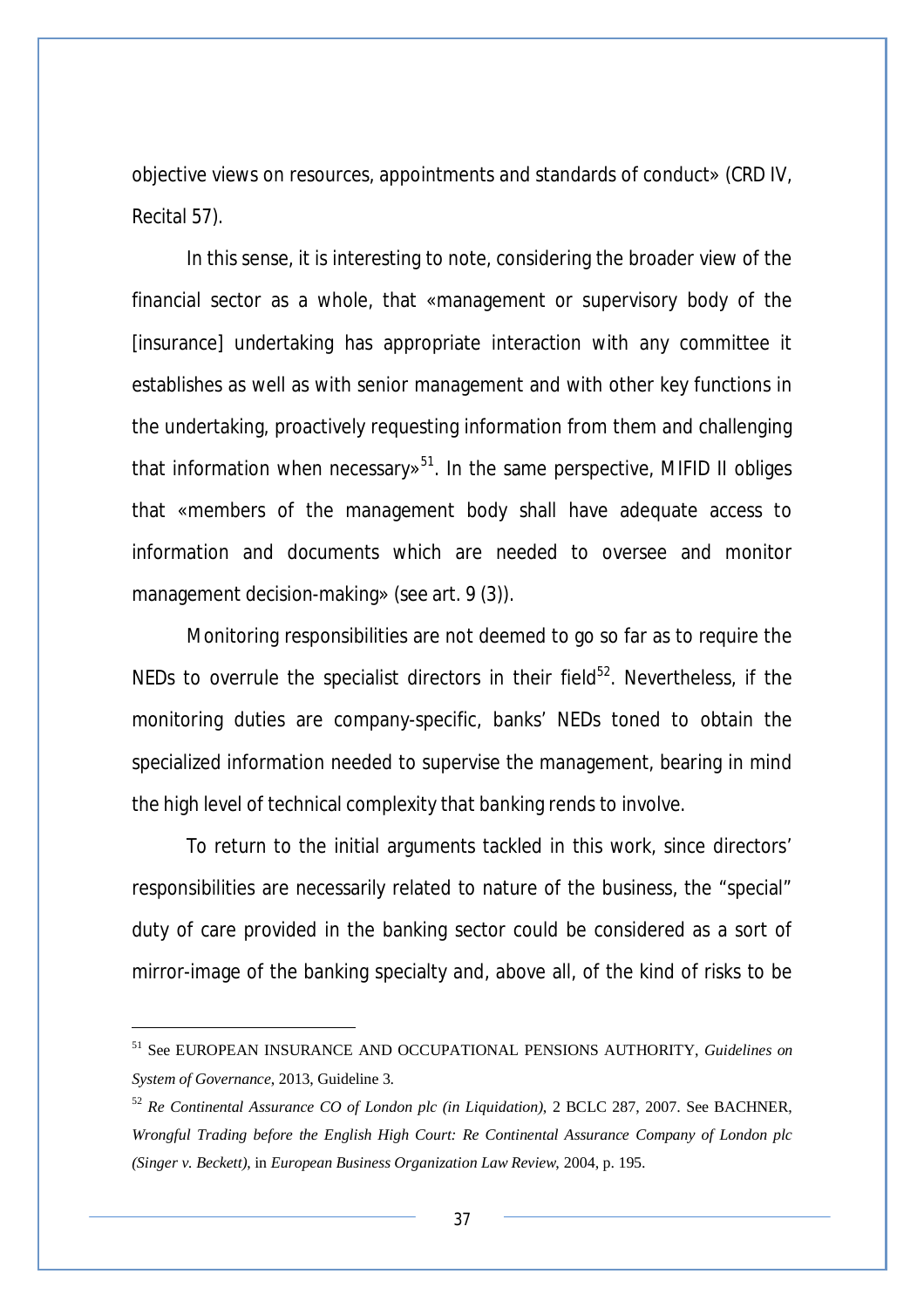managed. What policy-makers are seeking to create is a relationship between the financial sector's characteristics (in term of risks the financial institutions confront) and the directors' conduct (how they must perform their functions): the link is the internal governance, with particular reference to internal control system.

5. One of the most significant corporate weaknesses revealed by the financial crisis and related to the monitoring function performed by the management body was the fact that many board members were shown to be insufficiently qualified to know, understand, assess and handle the complexities and risks of banking activities $^{\rm 53}.$ 

In light of the critical role played by the board in the governance of banks, regulators have spent much more attention to the appropriate composition of the board. The result is a set of rules within CRD IV intended to intervene both on the composition of the board and on the skills the board members are required to possess, always pursuing the principal aim of strengthening the monitoring role of the board $^{54}.$ 

<sup>&</sup>lt;sup>53</sup> An "half-way" measure between the organizational requirements intended to improve the decisionmaking process and the board composition is the creation of internal specialized committees within the board of directors: it is particularly increasing the regulation interest around the risk committee. Members of the risk committee shall have appropriate knowledge, skills and expertise to fully understand and monitor the risk strategy and the risk appetite of the institution (see CRD IV, article 76 (3)).

<sup>54</sup> See, *e.g*., ENRIQUES - ZETZSCHE, *Quack Corporate Governance, Round III? Bank Board Regulation Under the New European Capital Requirement Directive*, in *ECGI Law Working Paper*, 2014, n. 249, 7.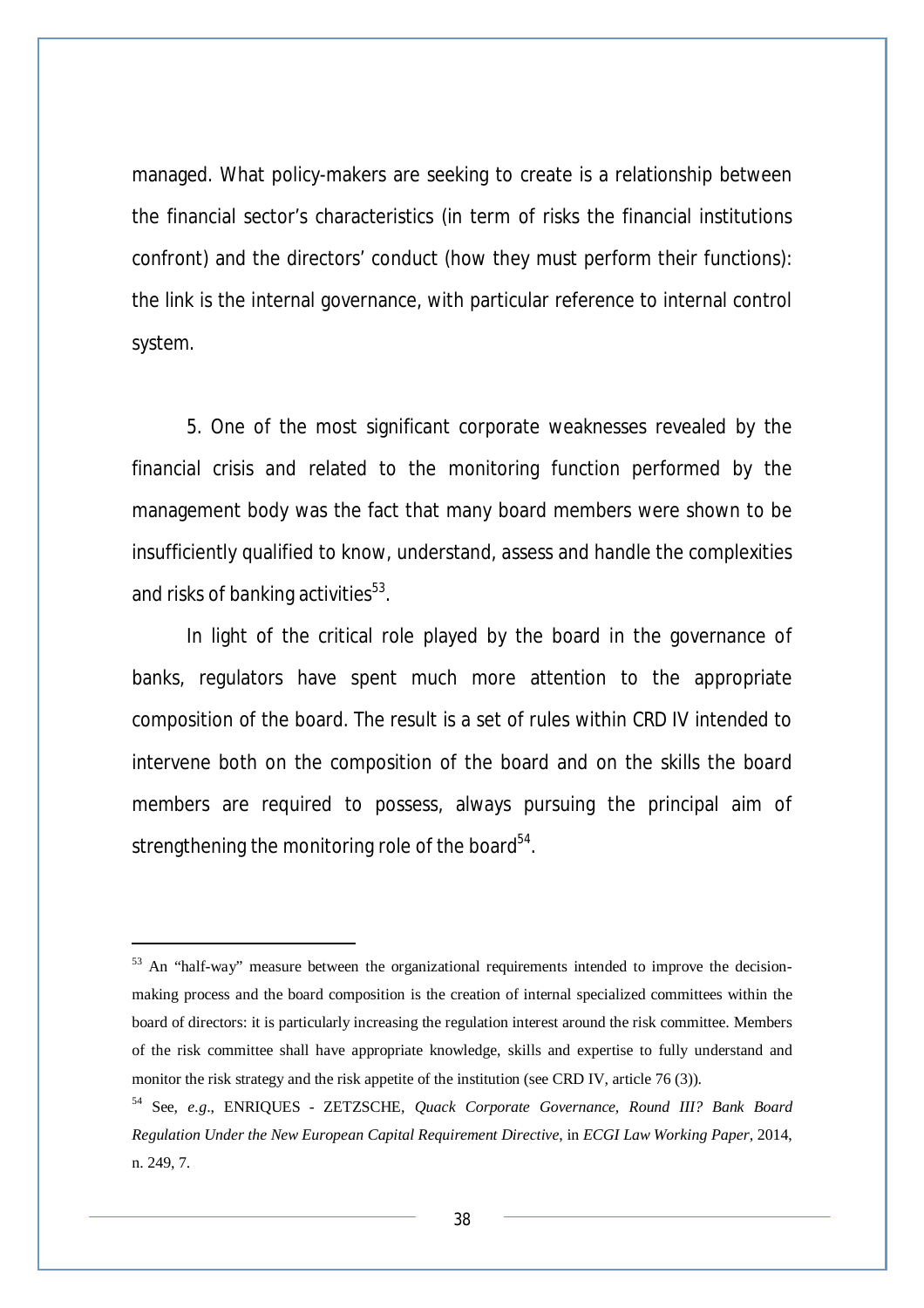Among other provisions on this matter, the Directive requires the board *as a whole* to reflect «broad range of experience» (art. 91 (1)) and to «possess adequate collective knowledge, skills and experience to be able to understand the institution's activities, including the main risks» (art. 91 (7)).

In addition, it is required that *individual* board members possess at all times «sufficient knowledge, skills and experience to perform their duties» (art. 91 (1)) and that they behave «with honesty, integrity and independence of mind to effectively assess and challenge the decisions of the senior management where necessary and to effectively oversee and monitor management and decision-making» (art. 91 (8)). In achieving this outcome, banks have also to «devote adequate human and financial resources to the induction and training of member of the management body» (art. 91 (7)) and to foster diversity within boards (art. 91 (10), (11)).

The idea that the diversity should guarantee better performance thanks to members with general business experience and a specific industry knowledge as well is actually a *leitmotiv* of almost all the corporate governance codes, which are intended to complement corporate laws generally focused on the formal requirements for director qualifications without providing any indication about board composition<sup>55</sup>. Just to give an example, the German Corporate governance code recommends that the supervisory board has «knowledge, ability and expert experience to properly complete its tasks» $^{\rm 56}.$ 

<sup>55</sup> See EUROPEAN COMMISSION, *Green Paper*, *The EU corporate governance framework*, April 2011 <sup>56</sup> See GOVERNMENT COMMISSION, *German Corporate Governance Code*, May 2012, Recommendation 4.2.1. In the same direction, see also, *e.g.*, ASSOCIATION FRANÇAISE DE LA GESTION FINANCIÈRE, *Recommendations on corporate governance*, March 2011; BORSA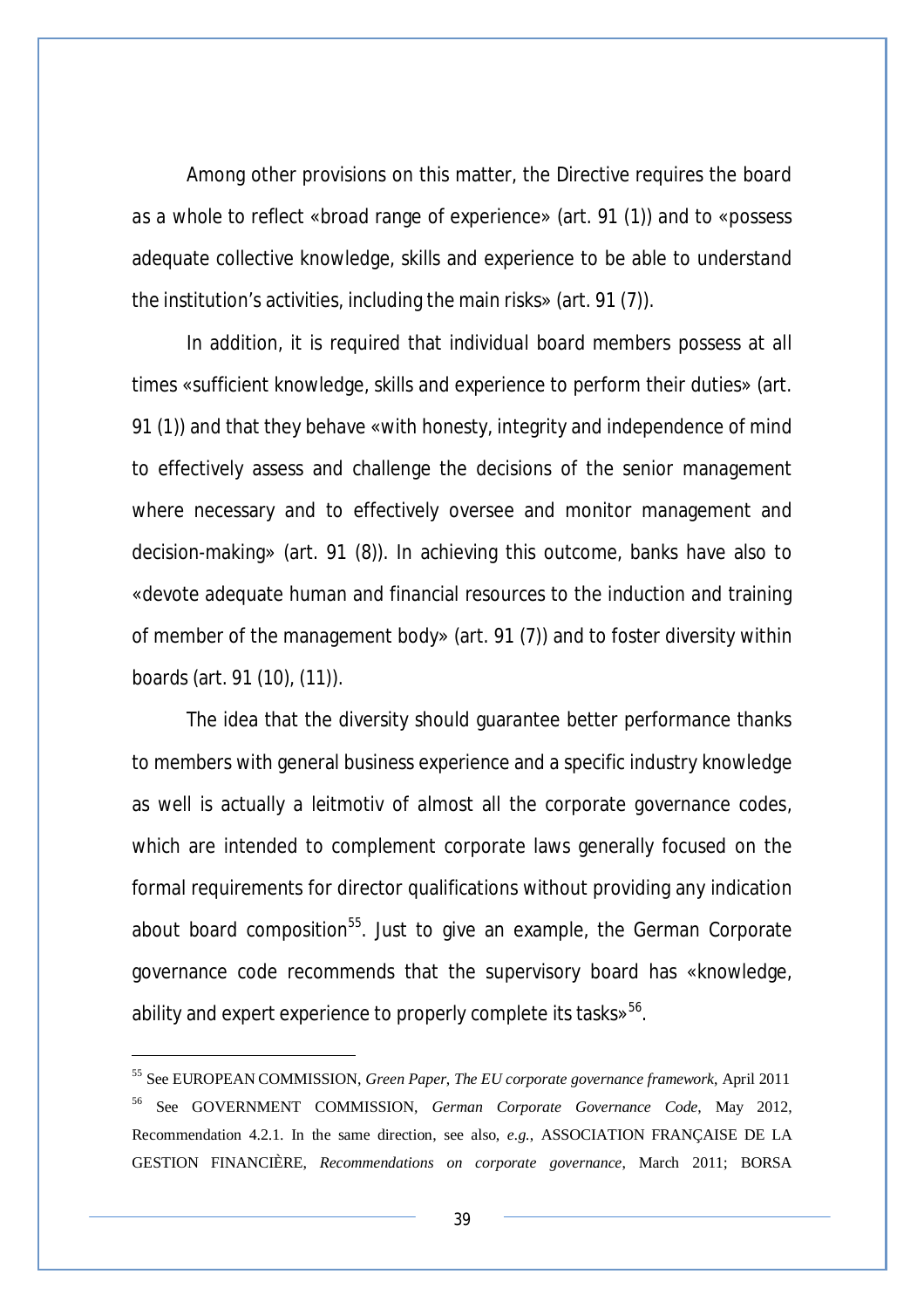Different from general corporate laws, financial regulation requires that individual members of the board should have the necessary skills and expertise.

Although it has been correctly questioned, the effectiveness and the governance benefit of the mandatory diversity requirement<sup>57</sup>, the pre-set combination of personal characteristics should not be considered and assessed by itself<sup>58</sup> but rather alongside the professional requirements the bank needs for its business objectives<sup>59</sup>.

ITALIANA SPA, *Corporate Governance Code*, December 2011; COMISION NACIONAL DEL MERCADO DE VALORES, *Código Unificado de buen gobierno de las sociedades cotizadas*, JUBE 2013; FEDERAL MINISTRY OF FINANCE, *Austrian Corporate Governance Code*, July 2012.

 $\overline{a}$ 

<sup>57</sup> See in particular ENRIQUES - ZETZSCHE, *Quack Corporate Governance, Round III? Bank Board Regulation Under the New European Capital Requirement Directive*, in *ECGI Law Working Paper*, 2014, n. 249, pp. 8 - 11.

<sup>58</sup> Board diversity and its possible effects on board effectiveness, firm value and performance are still a controversial issue. See, *e.g.*, CARTER – SIMKINS - SIMPSON, *Corporate Governance, Board Diversity, and Firm Value*, in *The Financial Review*, 2003, 38, pp. 33 ff.; ADAMS - FERREIRA, *Women in the Boardroom and their Impact on Governance and Performance*, in *Journal of Financial Economics*, 2009, 94, PP. 291 ff.; AHERN - DITTMAR, *The Changing Role of the Board: The Impact of Firm Valuation of Mandated Female Board Representation*, in *The Quarterly Journal of Economics*, 2012, 127, pp. 137 ff.

<sup>59</sup> For a thorough presentation of skill-mix approach, see SCHWIZER – FARINA - STEFANELLI, *Dimension, Structure And Skill Mix In European Boards: Are They Converging Towards A Common Model Of Corporate Governance?*, in *Corporate Ownership and Control Journal*, 2010, pp. 87 ff.; MCCAHERY - VERMEULEN, *Understanding the Board of Directors after the Financial Crisis*, in *ECGI Law Working Paper*, 2013, n. 229. Within the behavioural corporate governance literature, see HUSE, *Renewing management and governance: new paradigms of governance?*, in *Journal of Management and Governance*, 2003, 7, pp. 211 ff.; DAILY – DALTON - CANNELLA, *Corporate governance: Decades of dialogue and data*, in *Academy of Management Review*, 2003, pp. 371 ff.; GABRIELSSON - HUSE, *Context, behaviour and evolution: Challenges in research on boards and governance*, in *International Studies of Management and Organization*, 2004, pp. 11 ff.; HUSE, *Accountability and creating accountability: A framework for exploring behavioural perspectives of corporate governance*, in *British*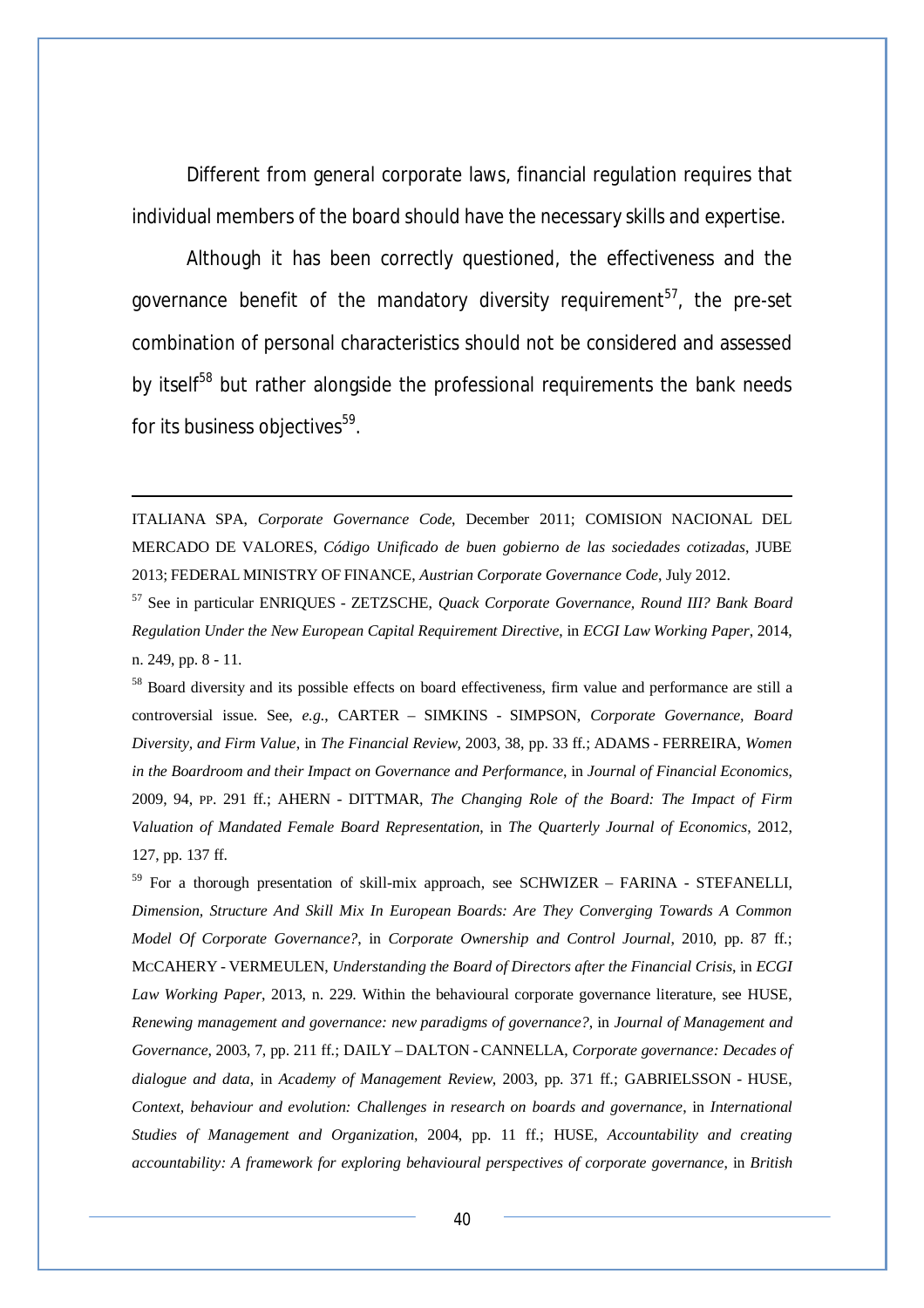As a matter of fact, the new provisions promote knowledge and diversity consistently with the special features of the financial firms, in terms of complexity and risks, as it is stated that the *adequate* knowledge is with reference of being able to understand the *institution's activity*. Therefore, the principle is that the board must be composed to provide for the appropriate skills and experience for managing the company and monitoring the top management<sup>60</sup>.

Recital 60 of CRD IV explains that «the lack of monitoring by management bodies of management decisions is partly due to the phenomenon of "groupthink". This phenomenon is, *inter alia*, caused by a lack of diversity in the composition of management bodies». Actually, «more diverse management bodies should more effectively monitor management and therefore contribute to improved risk oversight and resilience of institutions. Therefore, diversity should be one of the criteria for the composition of management bodies». All the new provisions enacted on diversity are thus to be seen as a sort of backlash against the lack of oversight, as a more diverse board is expected to fulfil its monitor function better and more effectively. Therefore, board composition should be «sufficiently diverse as regards age, gender, geographical provenance and educational and professional background to present a variety of views and experiences».

*Journal of Management*, 2005, pp. 65 ff.; EES – GABRIELSSON - HUSE, *Toward a behavioural theory of boards and corporate governance*, in *Corporate Governance: An International Review*, 2009, p. 307 <sup>60</sup> It should be emphasized that the European Banking Authority shall issue guidelines on the «notion of diversity to be taken into account for the selection» of board members (see CRD IV, article 91 (11)).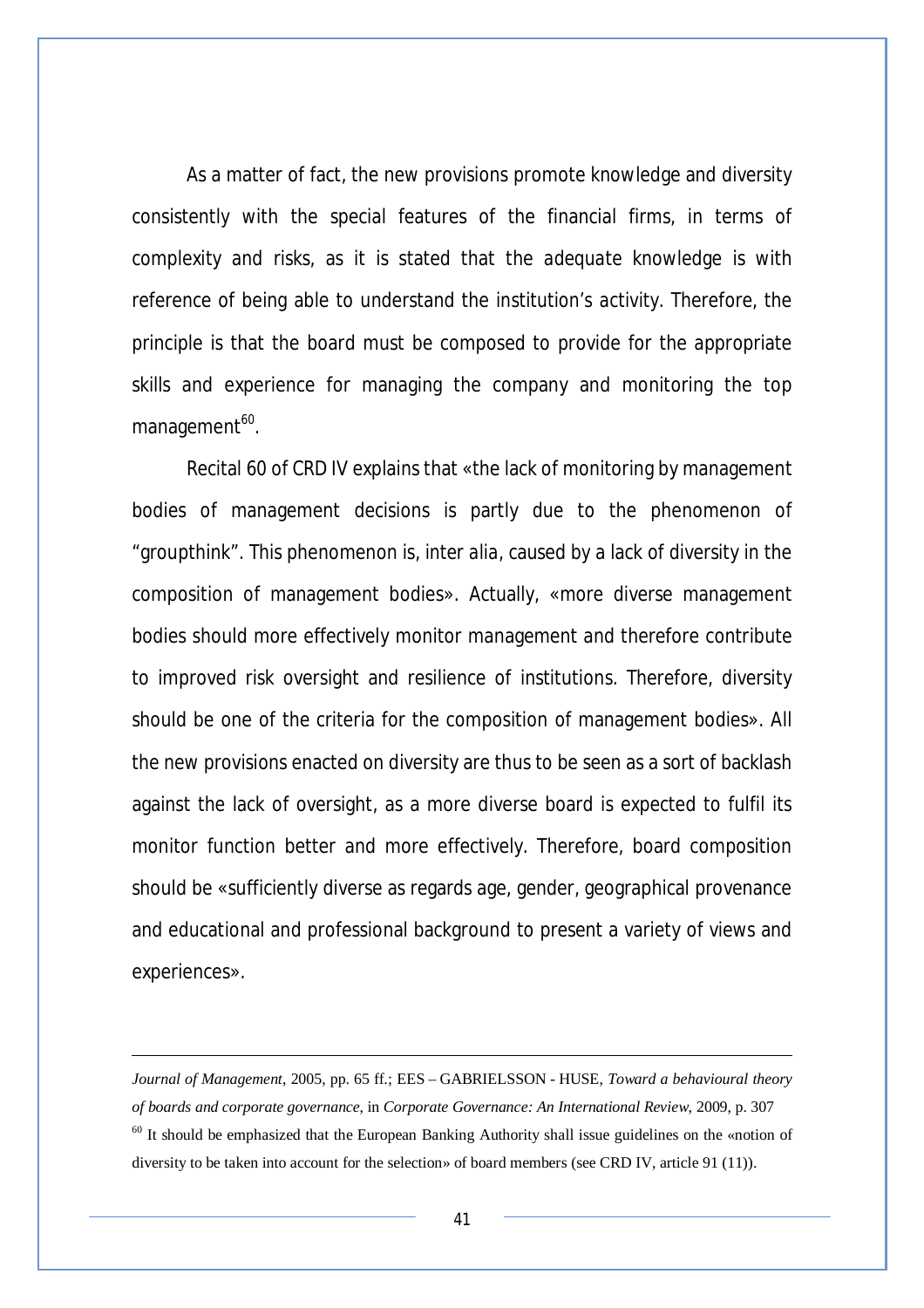To achieve the correct functioning of the board, in particular with regard to the supervisory task it has to perform, the CRD IV endorses an appropriate balanced board *vis-à-vis* its qualification of the members: even before establishing the balance of powers between executives, non-executives and independent members, it is of utmost importance to assess the balance of knowledge, judgment and experience to properly and consistently respond to the specific circumstances of each bank and define members' own duties as executive, non-executive or independent<sup>61</sup>.

The same idea is at the base of the UK Corporate Governance Code, which requires a «balance of skills, experience, independence and knowledge of the company. The board must be sufficient in size to manage the business and board changes adequately and should include an appropriate combination of executives and non-executives directors (and, in particular, independent nonexecutives directors) such that no individual or small group of individuals can dominate the board's decision making» $^{62}$ .

The regulation trends concerning board composition have therefore to be interpreted in light of the increasing importance of the nature of the banking activity. In fact, the recent rules are exactly preordained to have boardrooms,

<sup>&</sup>lt;sup>61</sup> For instance, independent directors are used as a proxy for good monitoring by the board, but this monitoring depends on professional qualities and levels of engagement in board activities that are not necessarily captured by current definitions of independence: GORDON, *The rise of independent directors in the United States*, in *Stanford Law Review*, 2007, 59, pp. 1465 ff.; FERRARINI - UNGUREANU, *Economics, politics, and the international Principles for Sound Compensation Practices: An analysis of executive pay at European banks*, in *Vanderbilt Law Review*, 2011, 64, pp. 431 ff.; RINGE, *Independent Directors : After the Crisis*, in *European Business Organization Law Review*, 2013, 14, pp. 401 ff. <sup>62</sup> See FINANCIAL REPORTING COUNCIL, *UK Corporate Governance Code*, London, Main Principle B.1.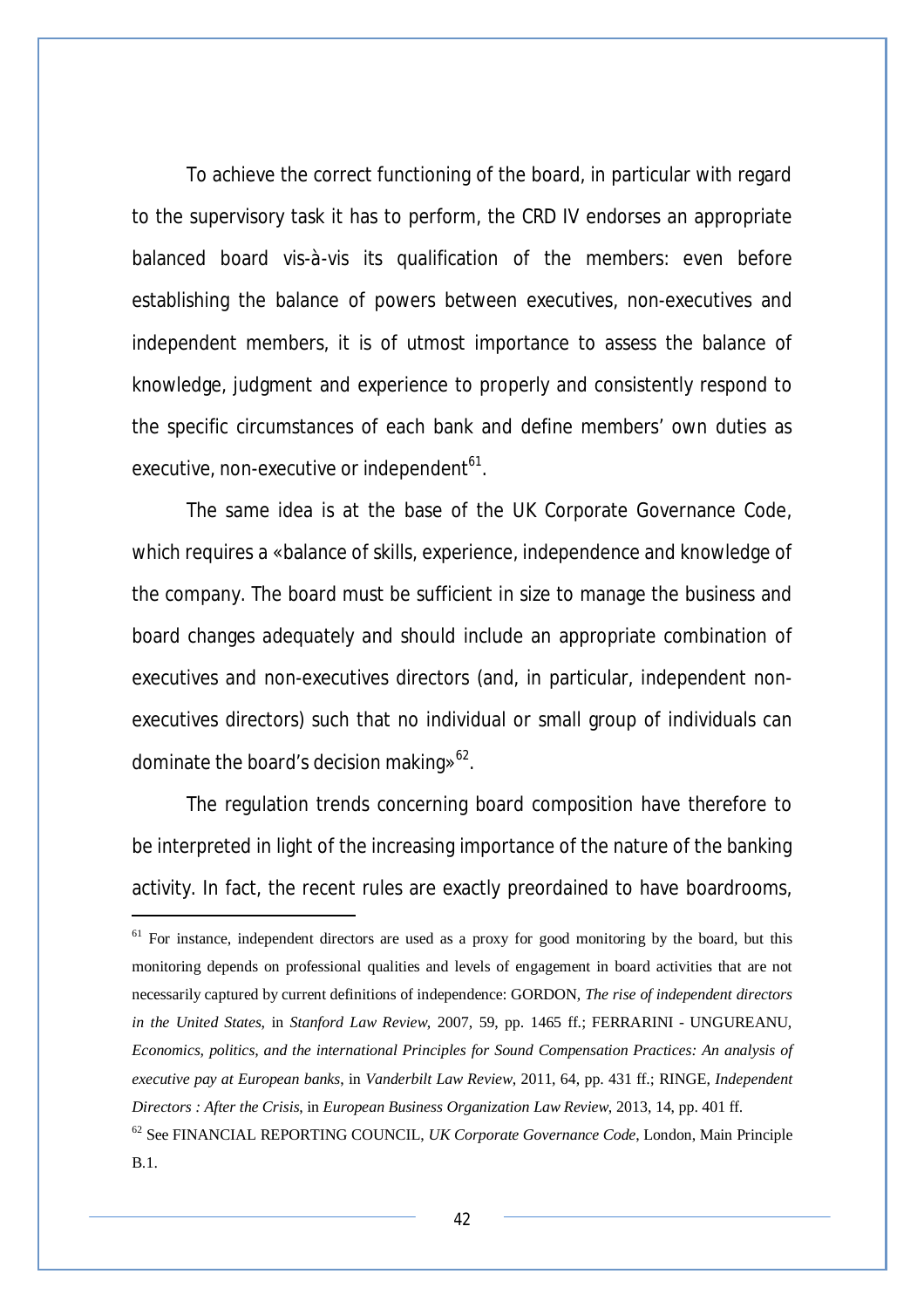which are fit for the risks to be assessed, thanks to a balanced set of skills and experience.

This is why the CRD IV requires to predetermine and formally identify which are the skills the bank needs to have: the problem is not the experience and professional qualifications of a director considered by themselves but these attributes in relation to the board as a whole and to what the decision making process needs to improve.

In the same direction, also the EBA has stated that «the management body should ensure that an institution has policies for selecting new members and re-appointing existing members. These policies should include the making of a description of the necessary competencies and skills to ensure sufficient expertise»<sup>63</sup>. In addition, «an institution should have a sound process in place to ensure that the management body members, individually and collectively, have sufficient qualifications»<sup>64</sup>.

In this perspective, the requirement of formalizing and filling in a document scheduling which are the most adequate profiles for the complexity of financial firms is a way to formalize a "professional plan" consistent with a long-term strategic plan. This is extremely important for the purpose of developing a more risk-sensitive decision making process. As a matter of fact "diversity-means-risk-reduction" insofar diversity is intended as the obligatory combination of qualities related to the complexity of the business activity.

<sup>63</sup> See EBA, *Guidelines on Internal Governance*, September 2011, B.11.4.

<sup>64</sup> See EBA, *loc. ult. cit.*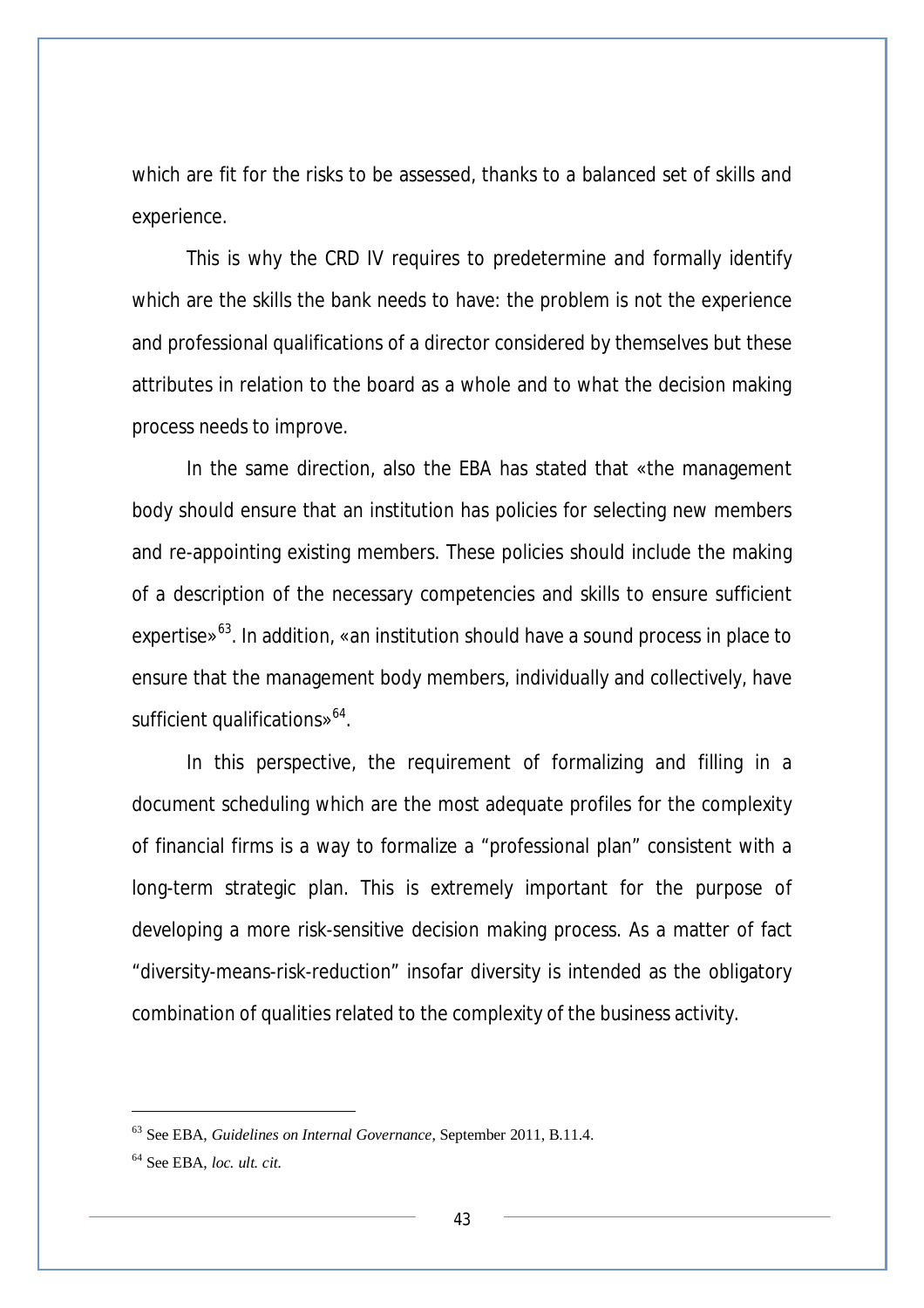The skills should be evidently improved in the future, «members of the management body shall be and remain qualified, including through training, for their positions. They shall have a clear understanding of the institution's governance arrangements and their role in them» $^{\rm 65}$ .

By focusing on the nature of the risks each bank has to face, the alignment of the board composition with the corporate strategies reduces the pressure on the short termism<sup>66</sup> and constrain consequently excessive risk taking by the board.

6. It can be seen from the above that banks are faced with an extensive new generation of corporate governance regulatory requirements. They are directly geared to what many may feel are the "lessons learned" from the Crisis. As with all such backward-looking reforms, they may be open to criticisms that they do little more than "shut the barn door after the horse has bolted" or are focused on "fighting the last war". However, it is hard to see how policy makers could ignore the salient failures in governance, revealed all too often in reckless risk taking, that came to light as a result of the Crisis. If that results in "intrusive" regulations that come close to telling businessmen (at least those who run banks) what we might have thought common sense would have told them already, then so be it. Perhaps it has to be done.

There are, however, two caveats. The first is that there is a danger that excessive prescription reinforces the tendency amongst bankers to act as

<sup>65</sup> See EBA, *loc. ult. cit.*

<sup>66</sup> See VAN DER ELST, *Transparency of Directors' Attributes: Improving Proxy Materials in Europe*, in *Financial Law Institute Working Paper*, Gent University, 2013, p. 13.